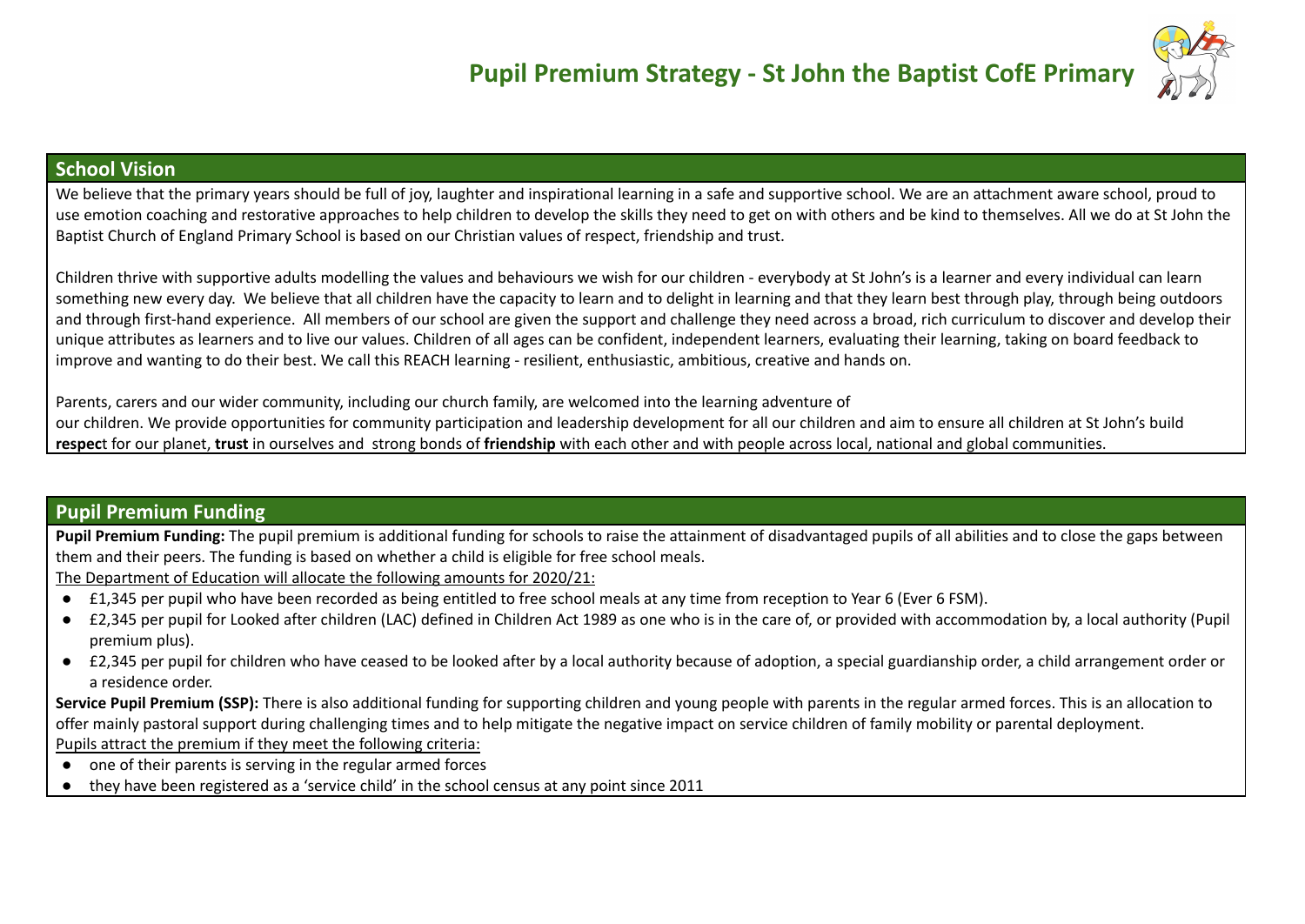

● one of their parents died while serving in the armed forces and the pupil receives a pension under the Armed Forces Compensation Scheme (AFCS) or the War Pensions Scheme (WPS)

Schools will receive £310 for each eligible pupil.

## **Pupil Premium Strategic Principles - Education Endowment Fund Guidance**

Our building blocks for tackling educational disadvantage: these aspects are monitored and reviewed by the strategy group: **Whole-school ethos of attainment for all**

- There is a culture of high expectations for all.
- There is a belief that all disadvantaged pupils can overcome their personal barriers to succeed.
- Disadvantaged pupils and their families are held in high regard
- Leaders, teachers and other adults understand their role within the school's strategy

### **Addressing behaviour and attendance**

- A strong emphasis is placed on developing positive behaviours for learning.
- The school responds rapidly to ensure behaviour management strategies are effective for pupils that need support.
- Attendance is monitored. Strategies, where applicable, are implemented to improve absence or lateness to maximise opportunities for learning in school.
- Persistent absence is rigorously challenged and proactive strategies to positively engage families are pursued.

#### **High quality teaching for all**

- **●** The school places a strong emphasis on ensuring all disadvantaged pupils receive high quality teaching; responsive on- going formative assessment is essential to ensure disadvantaged pupils make strong progress**.**
- Teachers are committed to successfully engage with the disadvantaged pupils who are less successful learners.
- Professional development is focused on securing strong subject knowledge, questioning, feedback, 'talk for learning', metacognition and self-regulation.
- Interventions are additional to the entitlement to high quality teaching; class teachers retain accountability for pupil achievement.

### **Meeting individual learning needs**

- **●** There is a strong understanding of the barriers to learning and how these barriers present in school.
- Personalised profiles are used to ensure barriers are overcome so that disadvantaged pupils can benefit from enrichment, emotional well -being support and interventions that enable them to succeed in their learning across a wide range of subjects.
- Learning gaps and misconceptions are identified and addressed so that pupils can secure learning domains that will enable them to catch up to meet age related expectations or increasingly work at greater depth.
- Transition processes for disadvantaged pupils are carefully planned and implemented

### **Data-driven**

- The progress of disadvantaged pupils is discussed at all pupil progress meetings and at key assessment milestones. Actions are identified, implemented and regularly reviewed within each assessment phase.
- Accelerated progress must lead to higher attainment within an academic year and key stages.

### **Clear, responsive leadership**

A Strategy Group, which includes the HT, DH and governors, review the effectiveness of strategies at the end of each assessment phase.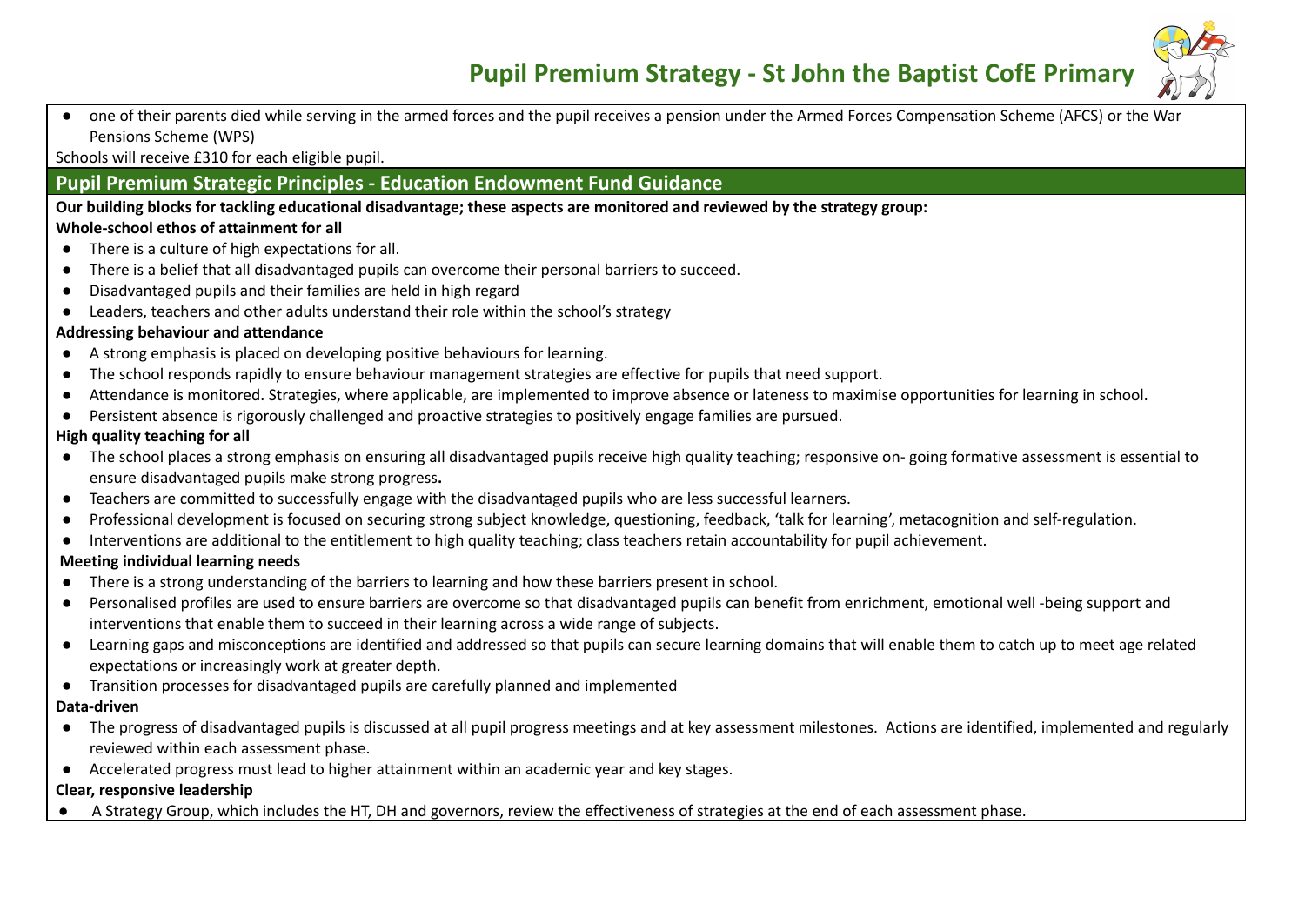

- Self-evaluation is rigorous and honest.
- The effectiveness of the strategy is reviewed termly and is based on internal analysis, research and best practice.
- Leaders apply robust quality assurance processes and clear success criteria.

### **Deploying staff effectively**

- Both teachers and support staff are deployed flexibly in response to the changing learning needs of disadvantaged pupils.
- Resources are targeted at pupils at risk of underachievement in terms of low and high attainment.

### **Pupil Premium Strategy Group**

This group meets termly to review the effectiveness of and PP strategies. The Pupil Premium principles, monitoring and analysis are used to evaluate impact and realign actions. The group includes inclusion governors; they are directly involved in the review process, gain valuable insight into the successes and challenges and can therefore evidence how funding is used flexibly through an academic year.

| Team member                                            | Role                                                                                              |
|--------------------------------------------------------|---------------------------------------------------------------------------------------------------|
| Headteacher: Kay Bowen                                 | Strategic overview of curriculum recovery and catch up. Strategic financial management.           |
| Deputy Headteacher: David Parkin                       | Strategic monitoring of processes and procedures, and progress of PP children. Identification of  |
|                                                        | target groups. Pupil conferencing and mentoring coordinator. Analysis of attendance data.         |
| Phase Leaders: Alison Reily (KS1) and Peter Reed (KS2) | Clarity and consistency of pedagogical approaches / work scrutiny / moderation / progress         |
|                                                        | reviews. Analysis of PP progress data                                                             |
| <b>SENco:</b> Sarah Donaghy                            | Strategic overview and monitoring of class-based interventions and specific programmes for the    |
|                                                        | disadvantaged pupils who also have SEN.                                                           |
| <b>Inclusion governors:</b> Sonia Crabb and x          | Review the effective use of funding and the impact of the PP Strategy.                            |
| <b>Review Dates for academic year:</b>                 | March 2021: Evaluate initial implementation to sharpen the focus on key priorities.               |
|                                                        |                                                                                                   |
|                                                        | April 2021: Consideration of the Pupil Premium allocation for the new financial year and possible |
|                                                        | changes to the use of the funding.                                                                |
|                                                        |                                                                                                   |
|                                                        | July 2021: Compile the final published impact statement and to prepare new strategy to be         |
|                                                        | published in readiness for the new academic year. This would link to the development of the       |
|                                                        | school improvement plan.                                                                          |
|                                                        |                                                                                                   |
|                                                        |                                                                                                   |
|                                                        |                                                                                                   |
|                                                        |                                                                                                   |
|                                                        |                                                                                                   |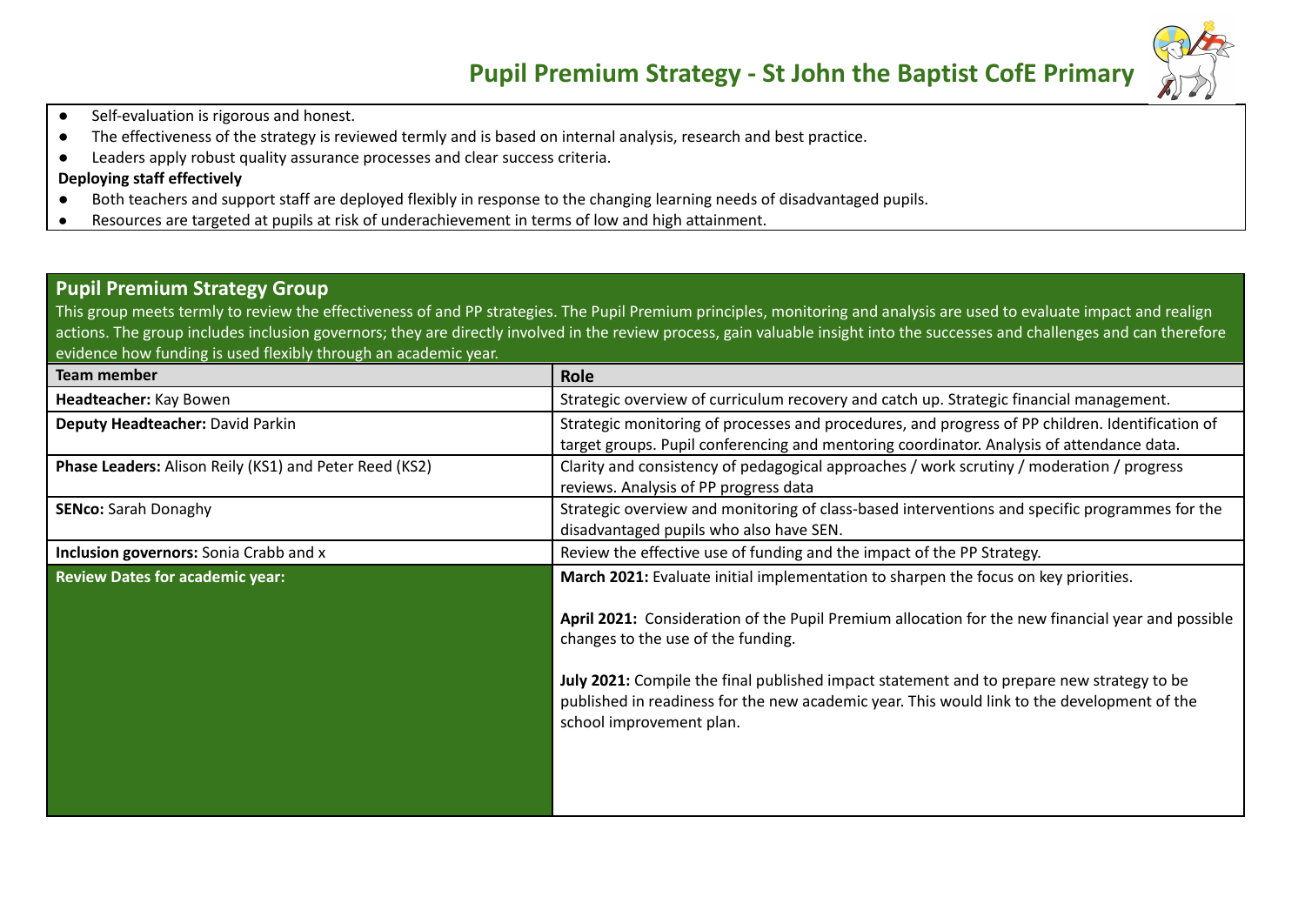

## **Key barriers and rationale for Pupil Premium priorities 2020/21**

- Ensuring all adults understand the importance of addressing wider needs of disadvantaged pupils and providing opportunities beyond the academic curriculum
- Some children have not been attending school regularly due to COVID-19 school closures. Their experiences will all be very different; teachers will therefore identify children who need support, implement support strategies and monitor wellbeing on a daily basis.
- COVID-19 will have had an adverse effect on the progress of some disadvantaged pupils; these pupils will need to be challenged and supported to accelerate their learning.
- Deprivation does adversely affect the emotional well-being and opportunities of some disadvantaged pupils. For some families, a lack of financial stability limits out of school opportunities; enrichment activities need to be offered and opportunities to enhance cultural capital need to be pursued.
- Poor attendance does adversely affect the progress of some pupils and their attitudes to learning; personalised strategies to improve attendance need to be implemented.
- *●* Some children enter school with poor communication and literacy skills limited vocabulary, poor listening skills, lack of social skills and confidence. A strong emphasis is needed on the development of vocabulary, including technical vocabulary across the curriculum.
- Low resilience to face challenges, harder learning and to try new things; strategies to develop positive learning behaviours are needed.
- Some children have limited support from home for regular reading and home learning; this support needs to be offered in school.
- Some parents do not readily engage with the school; strategies need to encourage involvement and build confidence.

| <b>Current Profile</b> |           |                                    |         |                               |                |            |
|------------------------|-----------|------------------------------------|---------|-------------------------------|----------------|------------|
| <b>Financial Year</b>  | 2020-2021 | Number of Pupils eligible for PP   | 39      | <b>Breakdown of PP Pupils</b> |                |            |
| Number on Roll         | 279       | FSM PP budget 20/21 Financial Year | £48,730 | <b>FSM/Ever 6</b>             | <b>Service</b> | <b>LAC</b> |
|                        |           | <b>Service Premium 20/21</b>       | £1,550  | 31                            |                |            |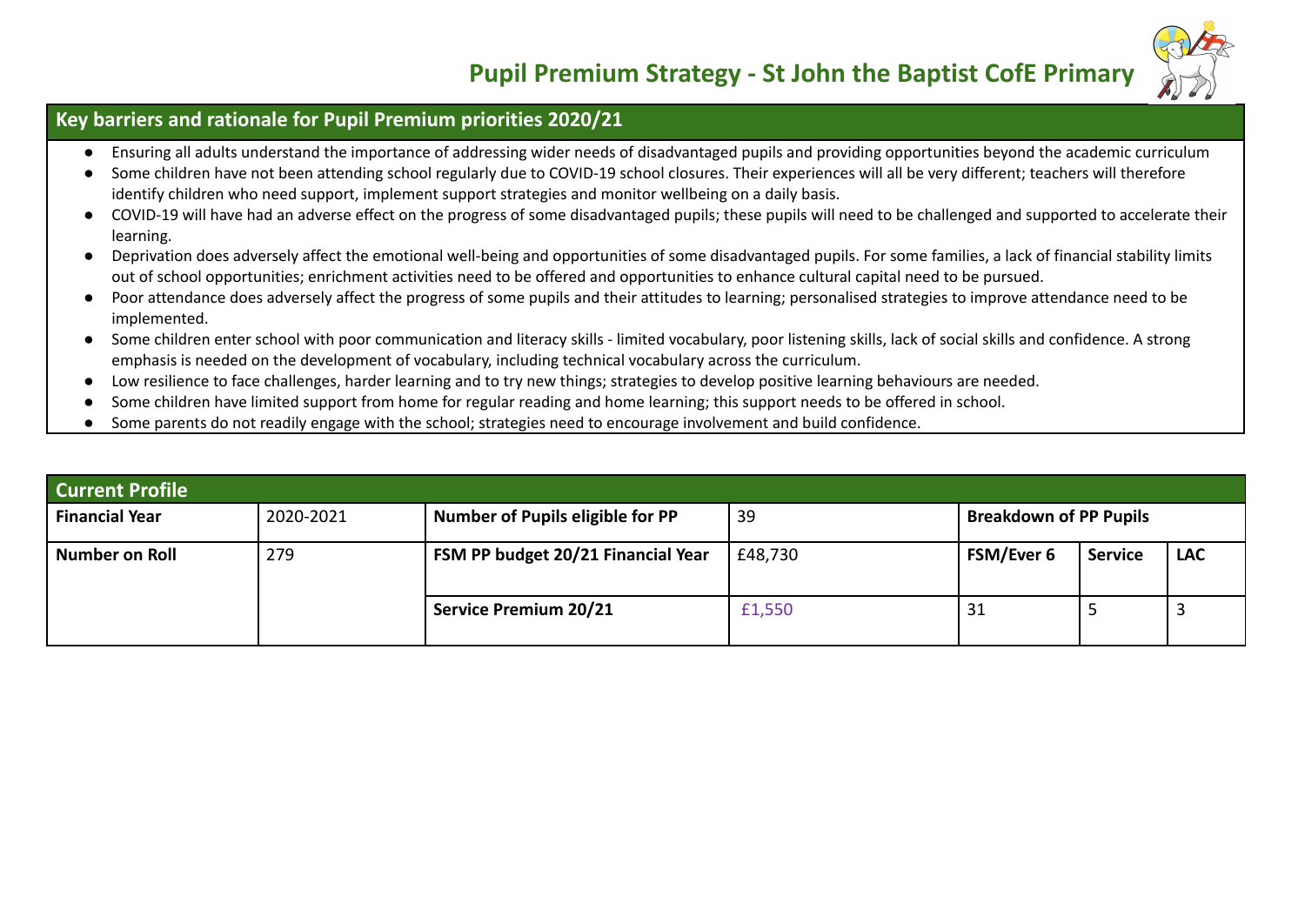

#### **Disadvantaged pupil progress scores (National Other - all children nationally not identified as disadvantaged)**

| <b>Measure</b> | 2017                        |                | 2018                        |                | 2019                        |                       |
|----------------|-----------------------------|----------------|-----------------------------|----------------|-----------------------------|-----------------------|
| KS2            | Disadvantaged<br>(4 pupils) | National Other | Disadvantaged<br>(3 pupils) | National Other | Disadvantaged<br>(7 pupils) | <b>National Other</b> |
| Reading        | $-2.52$                     | 0.32           | $-10.48$                    | 0.3            | $-5.77$                     | 0.31                  |
| Writing        | 3.99                        | 0.14           | $-6.83$                     | 0.22           | 3.67                        | 0.26                  |
| Maths          | $-5.42$                     | 0.26           | $-6.46$                     | 0.29           | 1.67                        | 0.36                  |

#### **Disadvantaged pupil attainment**

| <b>Measure</b>  | 2017                        |                       | 2018                        |                       | 2019                        |                       |
|-----------------|-----------------------------|-----------------------|-----------------------------|-----------------------|-----------------------------|-----------------------|
| KS <sub>2</sub> | Disadvantaged<br>(4 pupils) | <b>National Other</b> | Disadvantaged<br>(3 pupils) | <b>National Other</b> | Disadvantaged<br>(7 pupils) | <b>National Other</b> |
| Reading         | 25%                         | 77%                   | 33%                         | 80%                   | 43%                         | 78%                   |
| Writing         | 75%                         | 81%                   | 33%                         | 83%                   | 86%                         | 83%                   |
| Maths           | 25%                         | 80%                   | 33%                         | 81%                   | 100%                        | 84%                   |
| Combined        | 25%                         | 67%                   | 33%                         | 70%                   | 43%                         | 71%                   |
| KS1             | Disadvantaged<br>(2 pupils) | <b>National Other</b> | Disadvantaged<br>(5 pupils) | <b>National Other</b> | Disadvantaged<br>(5 pupils) | <b>National Other</b> |
| Reading         | 50%                         | 79%                   | 40%                         | 79%                   | 60%                         | 83%                   |
| Writing         | 50%                         | 72%                   | 40%                         | 74%                   | 60%                         | 77%                   |
| Maths           | 50%                         | 79%                   | 40%                         | 80%                   | 60%                         | 83%                   |
| Year 1          | Disadvantaged<br>(5 pupils) | <b>National Other</b> | Disadvantaged<br>(3 pupils) | <b>National Other</b> | Disadvantaged<br>(2 pupils) | <b>National Other</b> |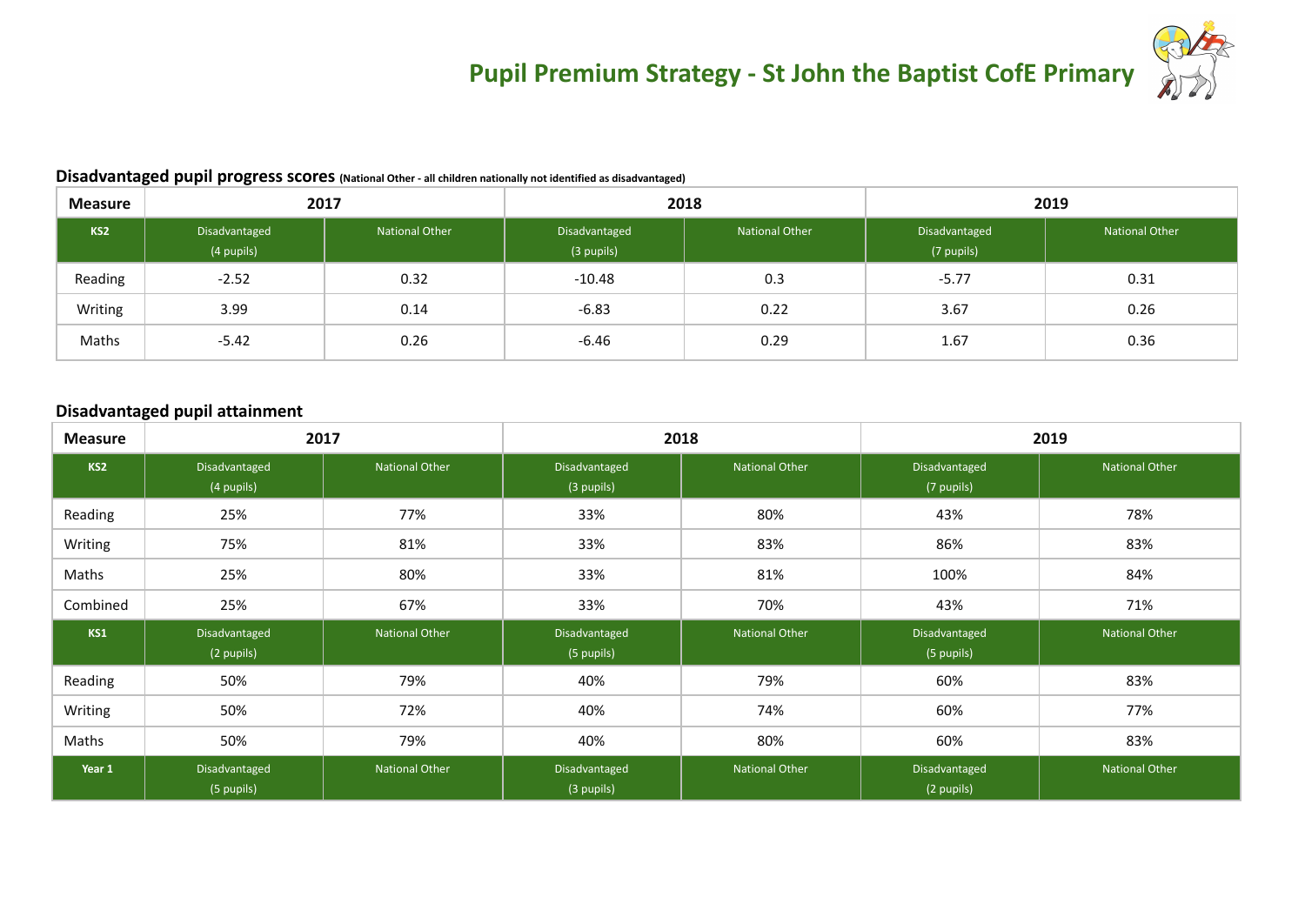| Phonics     | 60%                         | 84%                   | 67%                          | 85%            | 50%                          | 84%            |
|-------------|-----------------------------|-----------------------|------------------------------|----------------|------------------------------|----------------|
| <b>EYFS</b> | Disadvantaged<br>(4 pupils) | <b>National Other</b> | Disadvantaged<br>(0) pupils) | National Other | Disadvantaged<br>$(1$ pupil) | National Other |
| GLD         | 75%                         | 73%                   | $\overline{\phantom{0}}$     | 74%            | 100%                         | 74.3%          |
| Reading     | 75%                         | 80%                   | $\overline{\phantom{0}}$     | 80%            | 100%                         | 75.9%          |
| Writing     | 75%                         | 76%                   | $\overline{\phantom{0}}$     | 76%            | 100%                         | 75.9%          |
| Maths       | 75%                         | 80%                   | $\overline{\phantom{0}}$     | 81%            | 100%                         | 80.7%          |

## **Planned expenditure of Pupil Premium.**

A tiered approach for 2020/21 has been used for planning the effective use of Pupil Premium funding and Catch-Up Premium.

| <b>Teaching and Learning</b> |                 |             |  |  |  |
|------------------------------|-----------------|-------------|--|--|--|
| Funded item/initiative       | Action/strategy | Expenditure |  |  |  |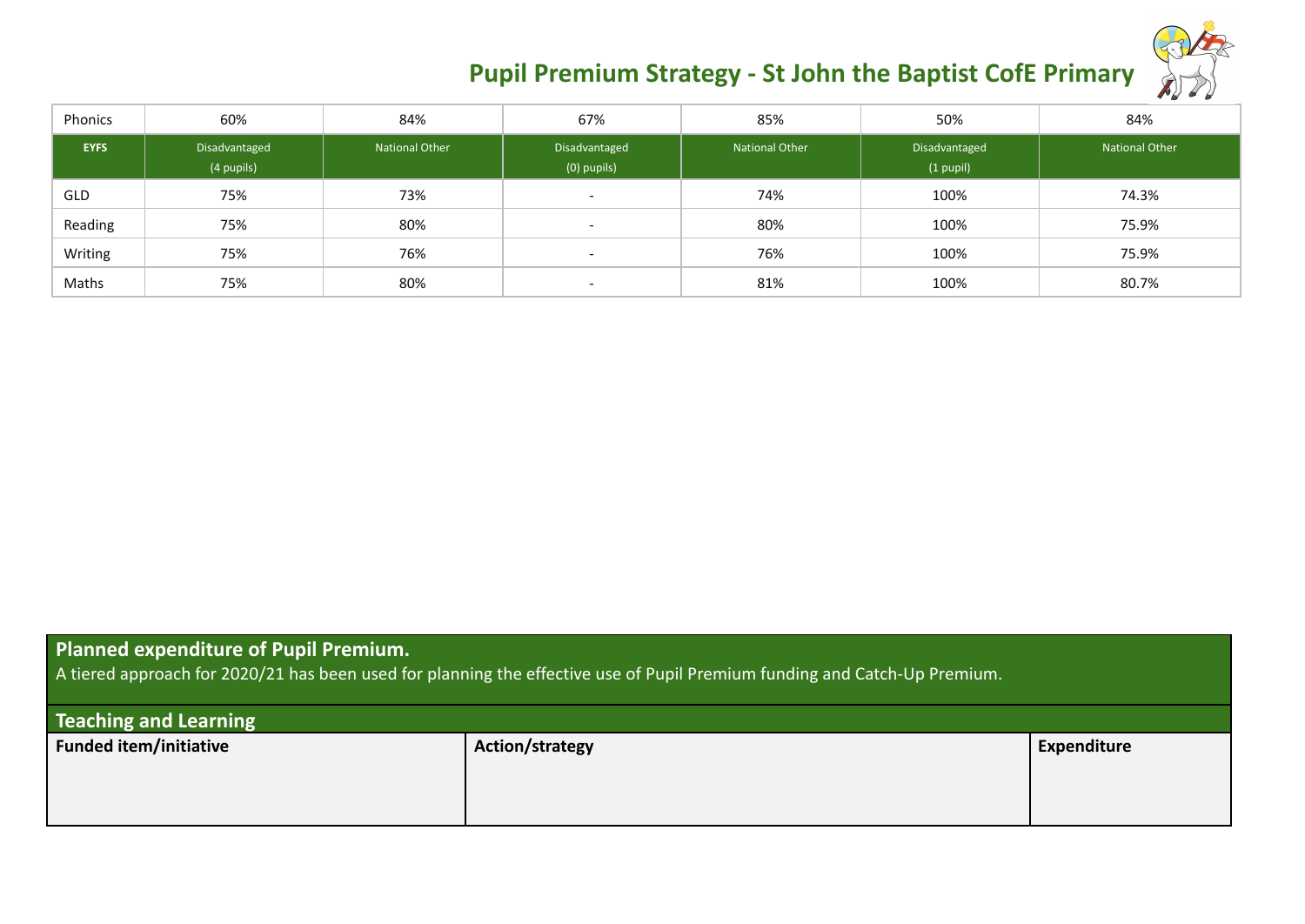

| High-quality teaching for all:                         | Core subject leadership support                                                  | Cost of Eng and Ma and EY |
|--------------------------------------------------------|----------------------------------------------------------------------------------|---------------------------|
| School improvement priorities                          | To further develop maths mastery approach (esp in EYFS); pupils<br>a)            | core provision            |
| Clarity and consistency on pedagogical                 | become more fluent, resilient and independently solve problems.                  |                           |
| approaches                                             | b) Develop writing fluency and stamina                                           | Release leadership time   |
| Ensuring disadvantaged pupils access, succeed          | Intended impact: more PP pupils meet ARE or greater depth                        | for coaching              |
| and wherever possible excel across the wider           |                                                                                  |                           |
| curriculum                                             | All staff implement best practice in teaching of reading                         |                           |
|                                                        | Intended impact: all children are motivated to read and make good progress       |                           |
|                                                        | Development of Key Stage 1 Continuous Provision: release time.                   |                           |
|                                                        | Intended impact: more vulnerable pupils develop positive learning behaviours     |                           |
|                                                        | and can access Year 1 curriculum.                                                |                           |
|                                                        | Subject leaders to develop learning journey blueprint and exemplars.             |                           |
|                                                        | Intended impact: Pupils are successful through a sequence of lessons; teaching   |                           |
|                                                        | is responsive, task design is appropriate, pupils develop their metacognition.   | £4,500                    |
|                                                        |                                                                                  |                           |
|                                                        | Leaders construct a curriculum that is ambitious and designed to enable all      |                           |
|                                                        | pupils to make links across the curriculum                                       |                           |
|                                                        | Intended impact; children develop skills, knowledge, vocabulary and cultural     |                           |
|                                                        | capital to succeed in life                                                       |                           |
| <b>Effective diagnostic assessment:</b>                | Pupil progress meeting, termly                                                   | Training to use new       |
| Progress reviews / forensic analysis of learning gaps  | Development of assessment in maths and English to support forensic analysis      | assessment system - staff |
| Responsive use of formative and summative<br>$\bullet$ | of learning gaps and target setting                                              | release time and SLA      |
| assessment for curriculum design                       | Intended impact; interventions are precise and time-scaled; pupils able to apply |                           |
|                                                        | knowledge and skills                                                             | Subscriptions to online   |
|                                                        |                                                                                  | apps                      |
|                                                        | Specific, short-term targets set with children                                   |                           |
|                                                        | Intended impact; provision enable pupils to readily access learning in classes   |                           |
|                                                        | Investment in online maths programmes with in-built diagnostic assessment        |                           |
|                                                        | tools (Numbots of KS1 and TTRSin KS2).                                           | £4000                     |
|                                                        | Intended impact: pupils develop fluency in number facts and procedural fluency   |                           |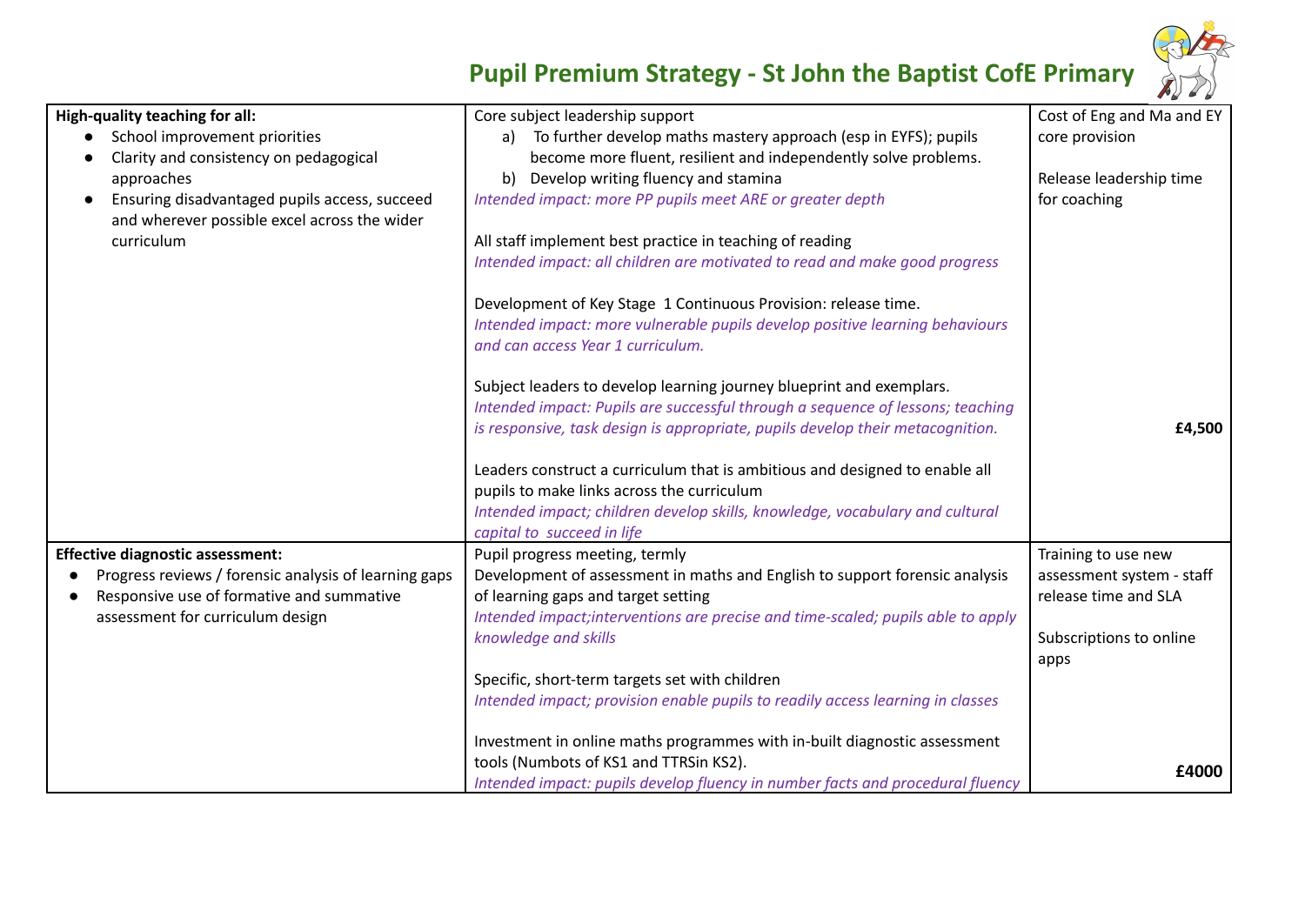

| <b>Supporting remote learning:</b>        | Staff training to support teaching and learning and possible remote for                                                                                                                                                  | Drift - time to enroll new |
|-------------------------------------------|--------------------------------------------------------------------------------------------------------------------------------------------------------------------------------------------------------------------------|----------------------------|
| IT platforms / CPD                        | vulnerable families in event of a school closure or children/classes self-isolating                                                                                                                                      | devices to be loaned       |
| Quality assurance                         |                                                                                                                                                                                                                          | during remote learning     |
|                                           | Staff cpd to support access and delivery of learning at home                                                                                                                                                             |                            |
|                                           |                                                                                                                                                                                                                          | Subscription to Seesaw     |
|                                           | Monitoring and support for remote learning via SeesawGoogle Classroom                                                                                                                                                    |                            |
|                                           | Intended impact: all pupils are able to benefit from blended learning; more                                                                                                                                              |                            |
|                                           | vulnerable families are supported                                                                                                                                                                                        |                            |
|                                           |                                                                                                                                                                                                                          | £4,500                     |
| <b>Focussed professional development:</b> | Weekly inductions sessions and targeted coaching for early career teachers and<br>staff new to the school                                                                                                                | Leadership release time    |
|                                           | Intended impact: subject knowledge and pedagogical skills of teachers and<br>support staff are strengthened. Staff are more effective in developing the<br>emotional health and wellbeing of the more vulnerable pupils. |                            |
|                                           |                                                                                                                                                                                                                          | £5,000                     |
|                                           |                                                                                                                                                                                                                          |                            |
|                                           |                                                                                                                                                                                                                          |                            |
|                                           |                                                                                                                                                                                                                          |                            |
|                                           |                                                                                                                                                                                                                          |                            |
|                                           |                                                                                                                                                                                                                          |                            |
| <b>Targeted Academic Support</b>          |                                                                                                                                                                                                                          |                            |
| <b>Funded item/initiative</b>             | <b>Action/Strategy</b>                                                                                                                                                                                                   | <b>Expenditure</b>         |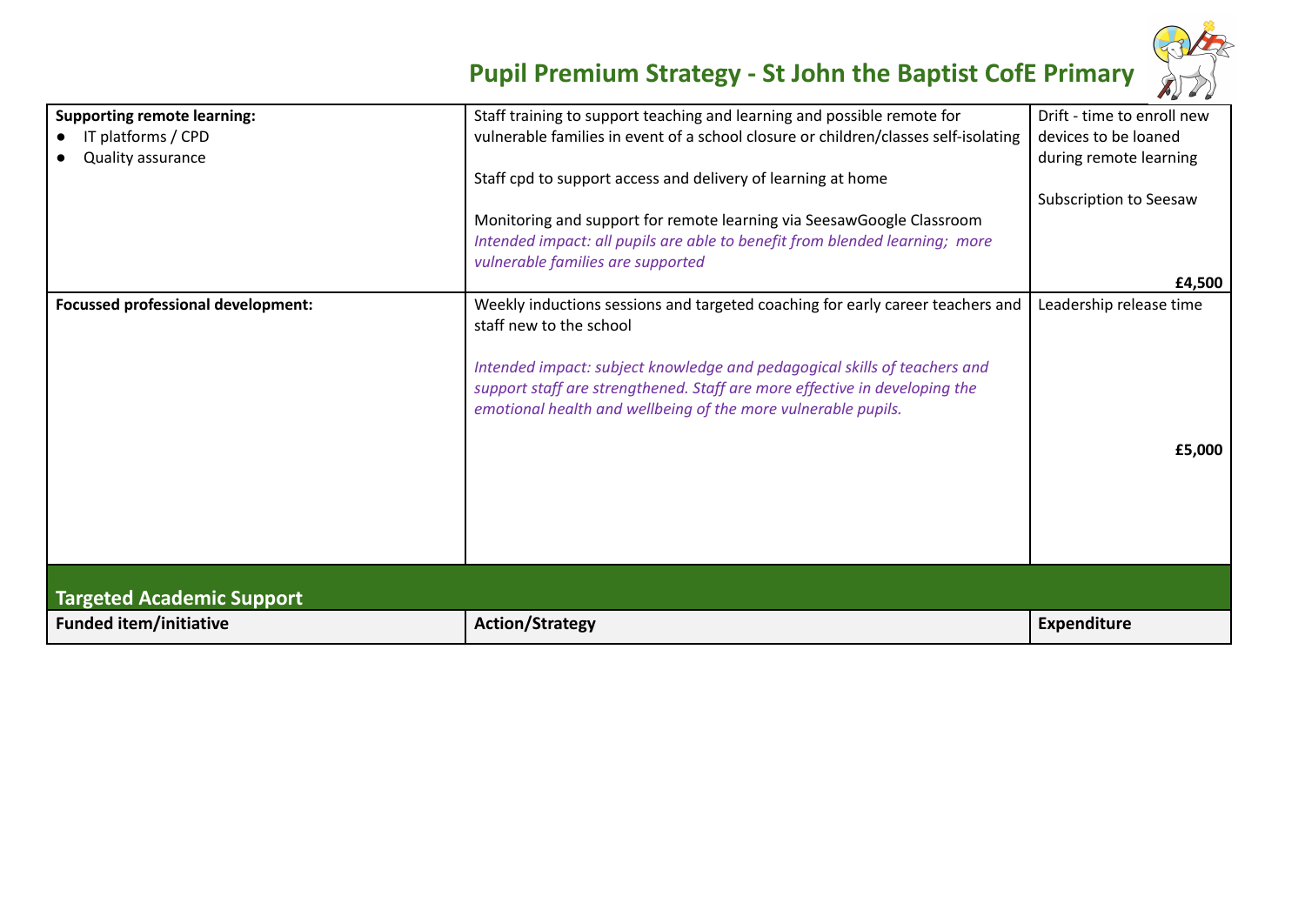

| High quality one to one and small group tuition:                                                       | ELSA to support PP/SEND children - 1:1, small group and focus group work.                                                                                                                                                                                                                                                                                                                                                                                                                                                                                                                                                                                                                          | <b>ELSA and Nurture group</b> |
|--------------------------------------------------------------------------------------------------------|----------------------------------------------------------------------------------------------------------------------------------------------------------------------------------------------------------------------------------------------------------------------------------------------------------------------------------------------------------------------------------------------------------------------------------------------------------------------------------------------------------------------------------------------------------------------------------------------------------------------------------------------------------------------------------------------------|-------------------------------|
| Planning/teaching for pupils with SEND                                                                 | Intended impact; most vulnerable children are able to access learning                                                                                                                                                                                                                                                                                                                                                                                                                                                                                                                                                                                                                              |                               |
| Release time for teachers and teaching assistants<br>Responsive teaching to set up intervention groups | Qualified teacher (in LSA role) to support phonics/reading with PP/SEND                                                                                                                                                                                                                                                                                                                                                                                                                                                                                                                                                                                                                            | Intervention staff            |
| for phonics, speech and language, time's tables                                                        | children and those who need to catch up year 3/4                                                                                                                                                                                                                                                                                                                                                                                                                                                                                                                                                                                                                                                   |                               |
| and vocabulary based on formative assessment                                                           | Intended impact; children at greatest risk of not making expected progress are                                                                                                                                                                                                                                                                                                                                                                                                                                                                                                                                                                                                                     |                               |
| from lessons.                                                                                          | identified and gaps in learning are filled leading to greater progress                                                                                                                                                                                                                                                                                                                                                                                                                                                                                                                                                                                                                             |                               |
|                                                                                                        | Training time for LSAs to run online interventions and small group<br>tuition/teaching.<br>Intended impact; the educationally most vulnerable children continue to<br>receive interventions during periods of isolation to school closure, ensuring the<br>gap between the disadvantaged and non-disadvantaged is not widened<br>Teacher/HLTA 2 afternoons weekly in Year 5/6 reading intervention teaching<br>Intended impact; teachers are clear on outcomes and ensure pupils are given<br>opportunities to apply and further develop knowledge and skills within<br>class-based learning journeys. Specific assessment domains are strengthened.<br>Pupils therefore make substantial progress | £20,288                       |
|                                                                                                        |                                                                                                                                                                                                                                                                                                                                                                                                                                                                                                                                                                                                                                                                                                    |                               |
|                                                                                                        |                                                                                                                                                                                                                                                                                                                                                                                                                                                                                                                                                                                                                                                                                                    |                               |
| Wider support strategies (Emotional, social and behavioural support & Enrichment)                      |                                                                                                                                                                                                                                                                                                                                                                                                                                                                                                                                                                                                                                                                                                    |                               |
| <b>Funded item/initiative</b>                                                                          | <b>Action/Strategy</b>                                                                                                                                                                                                                                                                                                                                                                                                                                                                                                                                                                                                                                                                             | <b>Expenditure</b>            |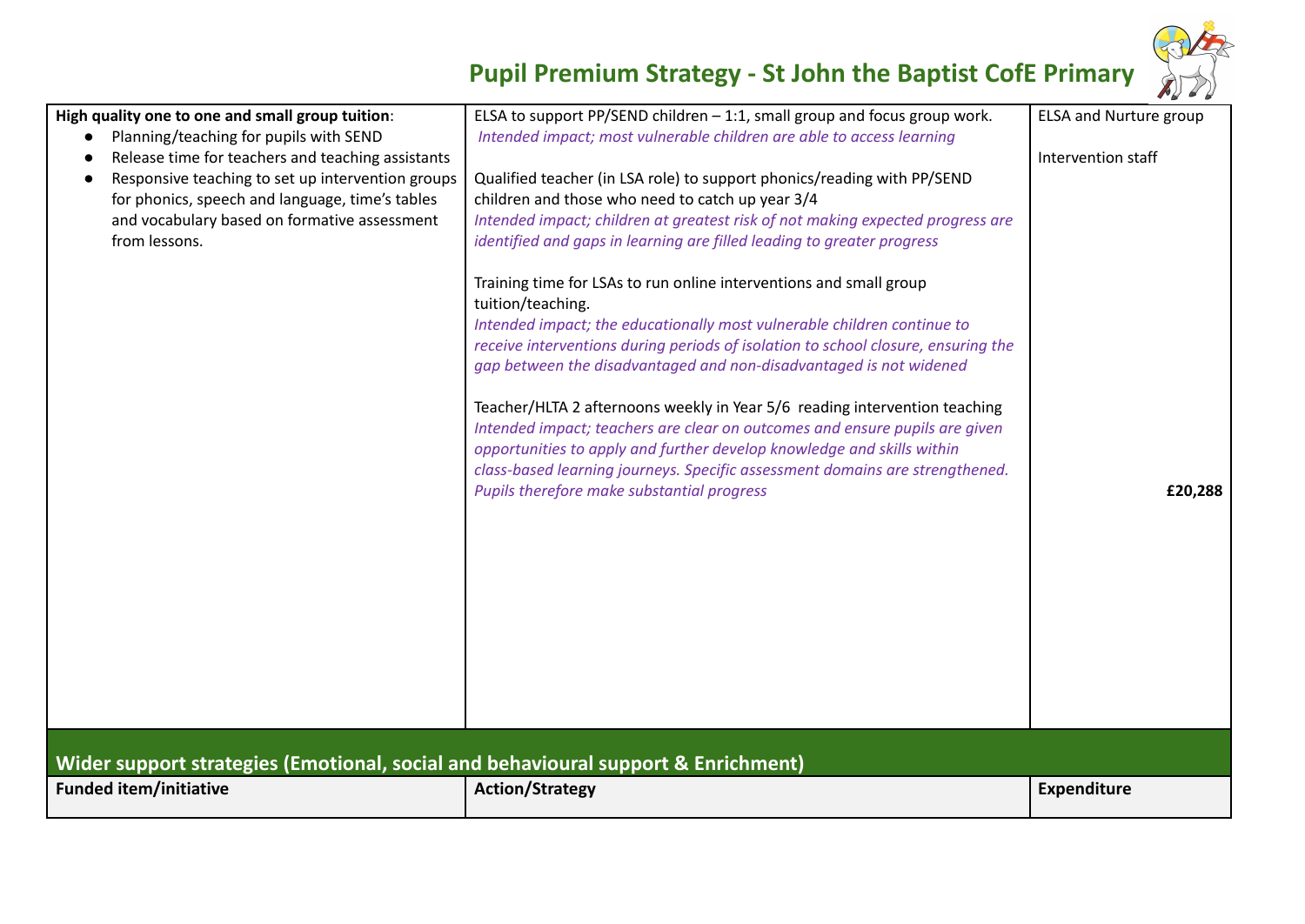

| Supporting pupils' social, emotional and behavioural<br>needs:<br>Adaptations to PSHE curriculum<br>Individual / group interventions supporting emotional<br>well being<br>Positive behaviour strategies | ELSA time, Nurture group and resources, including half termly supervision<br>Intended impact; personalised programmes reduce barriers for learning so that<br>pupils can access curriculum and make progress.<br>De-escalation positive behaviour training<br>Intended impact; negative behaviour has minimal impact on learning, positive<br>relationships are fostered with parents/carers that support children's learning | ELSA/Nurture staff time<br>Educare training platform |
|----------------------------------------------------------------------------------------------------------------------------------------------------------------------------------------------------------|-------------------------------------------------------------------------------------------------------------------------------------------------------------------------------------------------------------------------------------------------------------------------------------------------------------------------------------------------------------------------------------------------------------------------------|------------------------------------------------------|
|                                                                                                                                                                                                          | Bereavement training and setting up of Bereavement Support Groups in<br>school.<br>Intended impact; staff and pupil are supported during times of loss, ensuring<br>that the most basic of needs are fulfilled                                                                                                                                                                                                                | £6,000                                               |
| <b>Communication with and supporting parents:</b><br>Maximising attendance and reducing persistent<br>absences<br>Partnerships in learning                                                               | Phone calls and meetings with SLT offering support and guidance.<br>Time of DSL to manage individual attendance issues - PCP meetings, Legal<br>panel.<br>Intended impact; personalised strategies improve attendance and parent<br>partnerships are strengthened; pupils are motivated, supported and challenged<br>to be successful<br>Cost of home learning packs to support remote learning                               | <b>DSL</b> time                                      |
|                                                                                                                                                                                                          | Homework Club for PP/SEND children in Y1-6.<br>Intended impact; pupils are able to access and be successful within class; pre<br>teaching and tutoring increase confidence and develop positive behaviours for<br>learning                                                                                                                                                                                                    | £2,000                                               |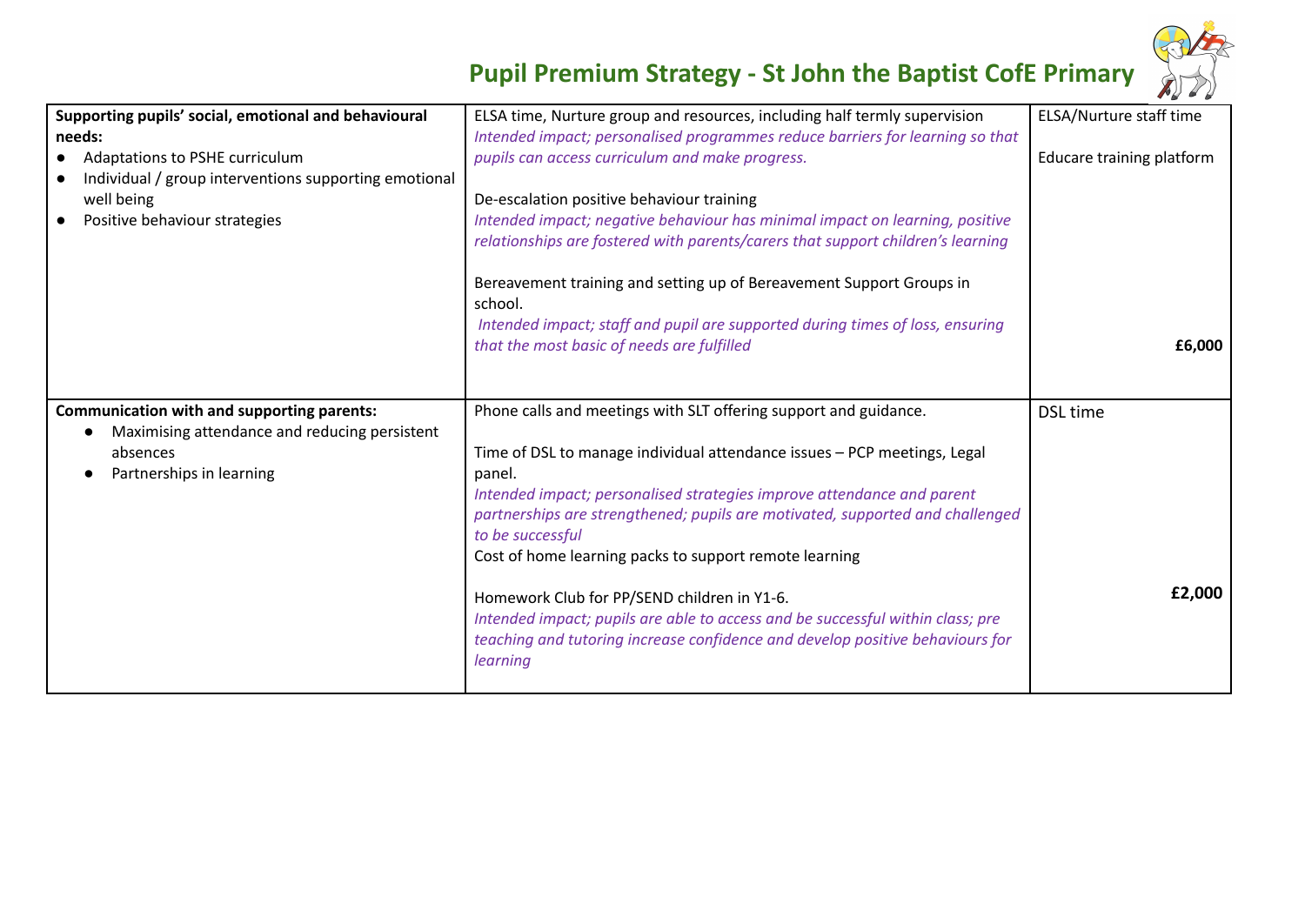

| <b>Enrichment:</b><br>Access to clubs, residentials, signposting to clubs<br>outside of school<br>Opportunities to enhance cultural capital | Funding the cost of trips/residentials will be subsidised for disadvantaged<br>children.<br>Discount for disadvantaged children to access paid music/sports clubs<br>Intended impact; pupils benefit from enrichment activities; they are able to<br>pursue interests and develop cultural capital. | £4,000               |
|---------------------------------------------------------------------------------------------------------------------------------------------|-----------------------------------------------------------------------------------------------------------------------------------------------------------------------------------------------------------------------------------------------------------------------------------------------------|----------------------|
| <b>Total Expenditure</b>                                                                                                                    |                                                                                                                                                                                                                                                                                                     | <b>Pupil Premium</b> |
|                                                                                                                                             |                                                                                                                                                                                                                                                                                                     | £50,280              |

## **School Improvement Plan 2020/21 priorities that particularly benefit disadvantaged pupils.**

Disadvantaged pupils should benefit from improvements to the quality of education. The monitoring of impact, including pupil voice, should evidence how disadvantaged pupils are more confident, fluent, resilient, and independent.

**Priority Target 1.1 :** All leaders and teachers use data to improve teaching and targeted learning for specific children and groups

**Priority Target 1.3:** Groups, including children who have SEND, protected characteristic (GRT) or have PP or Forces funding, are making progress in line with peers and being challenged

**Priority Target 2.2 :** Consistently high quality teaching of reading ensures pupils attain in line with the Local Authority

**Priority Target 2.3 :** Consistently high quality teaching of Maths ensures pupils attain in line with the Local Authority

**Strategic developments 2021 -2024** (Longer term developments to strengthen the quality of education for disadvantaged pupils)

Post COVID-19

- Re-establish and promote opportunities to develop cultural capital, creative arts and STEM
- Re-establish a range of enrichment activities, including residentials / outdoor learning.
- Further develop emotional health and well-being curriculum

## **Review of prior Pupil Premium Strategy**

### **Narrow the attainment gap between PP and non PP children:**

- Teachers use of FFT target setting has developed over the year
- Specific targets identified and planned for by all teachers
- Variance across teacher expertise in these areas i.e.variance home learning adaptations meant that gains were uneven across the school
- KS2 PP progress and attainment in Writing and Maths was better than national other. However, Reading attainment and progress was well below national other and remains a focus for the next academic year.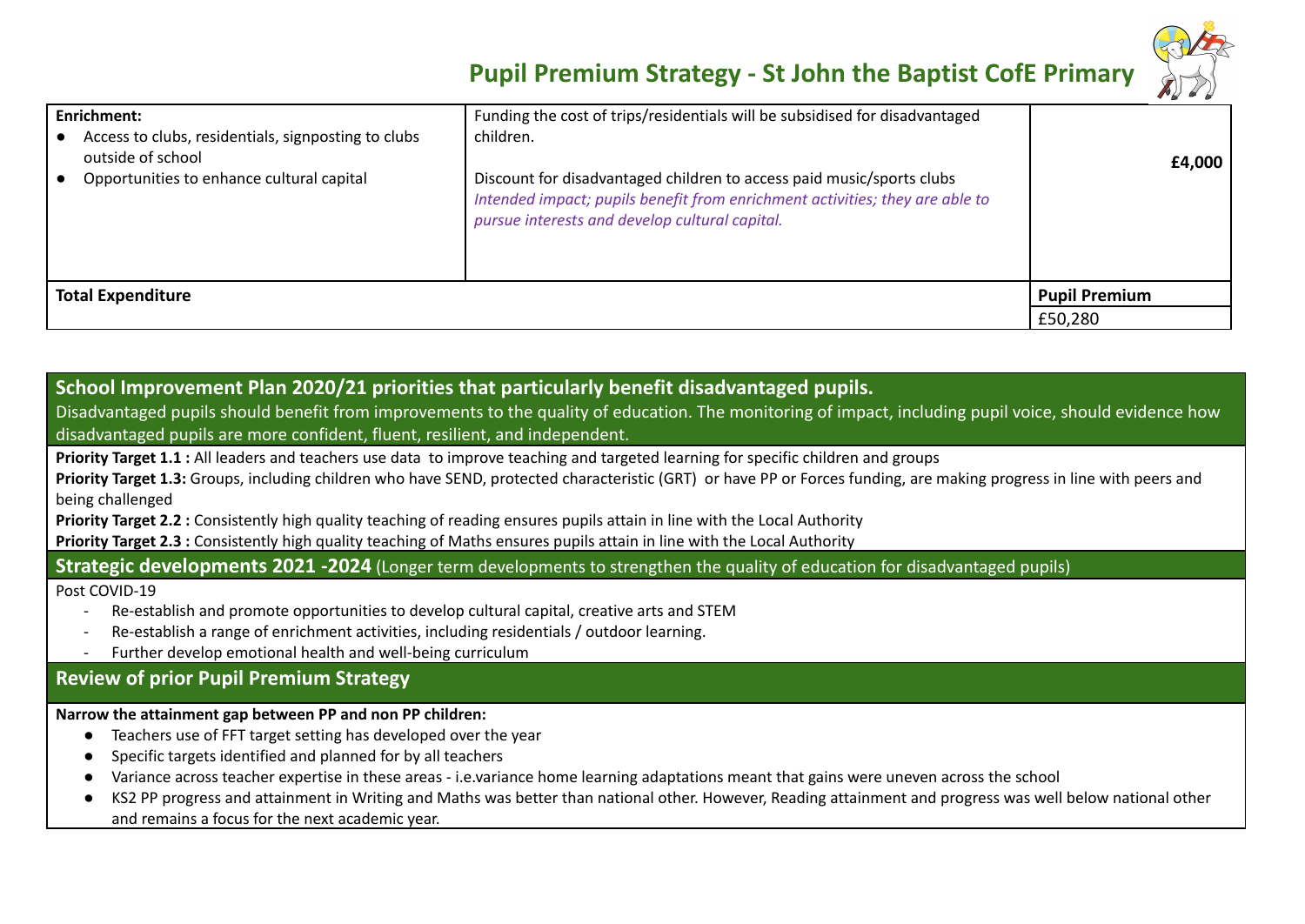

- Attainment at KS1 was below national other as a percentage, but this was a small cohort of PP children which makes comparison difficult
- Phonics outcomes pupil specific results

#### **Improved spelling, reading and maths results across all key stages:**

- Improved outcomes shown through three year analysis
- Service child passed screening, althoughFSM children did not achieve a pass mark, their score did improve steadily over the course of year 2
- Majority of children achieved at least 2 of their FFT targets

#### **Increasingly positive learning behaviours lead to increased engagement and outcomes:**

- Behaviour has shown significant improvements for identified pupils specific issues remain
- Nurture group group work for identified children in KS1, with 67% achieving expected standard
- Approximately <sup>2</sup>/<sub>3</sub> of Pupil Premium children had completed passports by the end of the school year

#### Narrowed gap in attendance so that all PP children are meeting or exceeding the school average of 96.1%:

● Regular attendance meetings leading to clearer, more timely communication with parents, alongside a change in policy regarding lateness have led to improvements in attendance across the school (PP and non-PP)

### **Review of COVID-19 lockdown phase March 2020**

- Attendance in school; childcare provision was offered to all key worker families and vulnerable pupils.
- Home learning; this was provided for pupils not attending via Google Classroom and paper packs delivered and collected weekly from home.
- Safeguarding; weekly vulnerable returns were submitted to LA; DH / DSL worked effectively with external agencies.
- **●** Support to vulnerable families; free school meals were provided, keeping in touch phone calls were made.
- Support for wellbeing and emotional health of vulnerable children provided through ELSA phone calls and learning packs sent home.

### **Review of Reintegration June/July 2020**

- Risk assessments were completed for pupils with EHCPs and regular communication was established with parents.
- Catch up planning for Year R, 1 & 6: Focus on nurture as well as opportunities to revisit prior learning, a focus was to challenge pupils to remember and apply, and secure levels of fluency and accuracy previously attained.
- Home learning, fluency in reading and mathematics were central but also the continuation of the school's creative wider curriculum.
- **●** July; transition information: this included summative assessments from pre COVID-19.

## **Review of COVID-19 lockdown phase January 2021**

- Vulnerable families provided with access to online learning tools Chromebook loans and internet access
- Small group and 1:1 video calls for interventions
- Pastoral calls from ELSA, DHT and DSL/attendance officer
- Online learning support for families reintroduced and well accessed
- Learning packs created and opportunities for families to collect delivered if not collected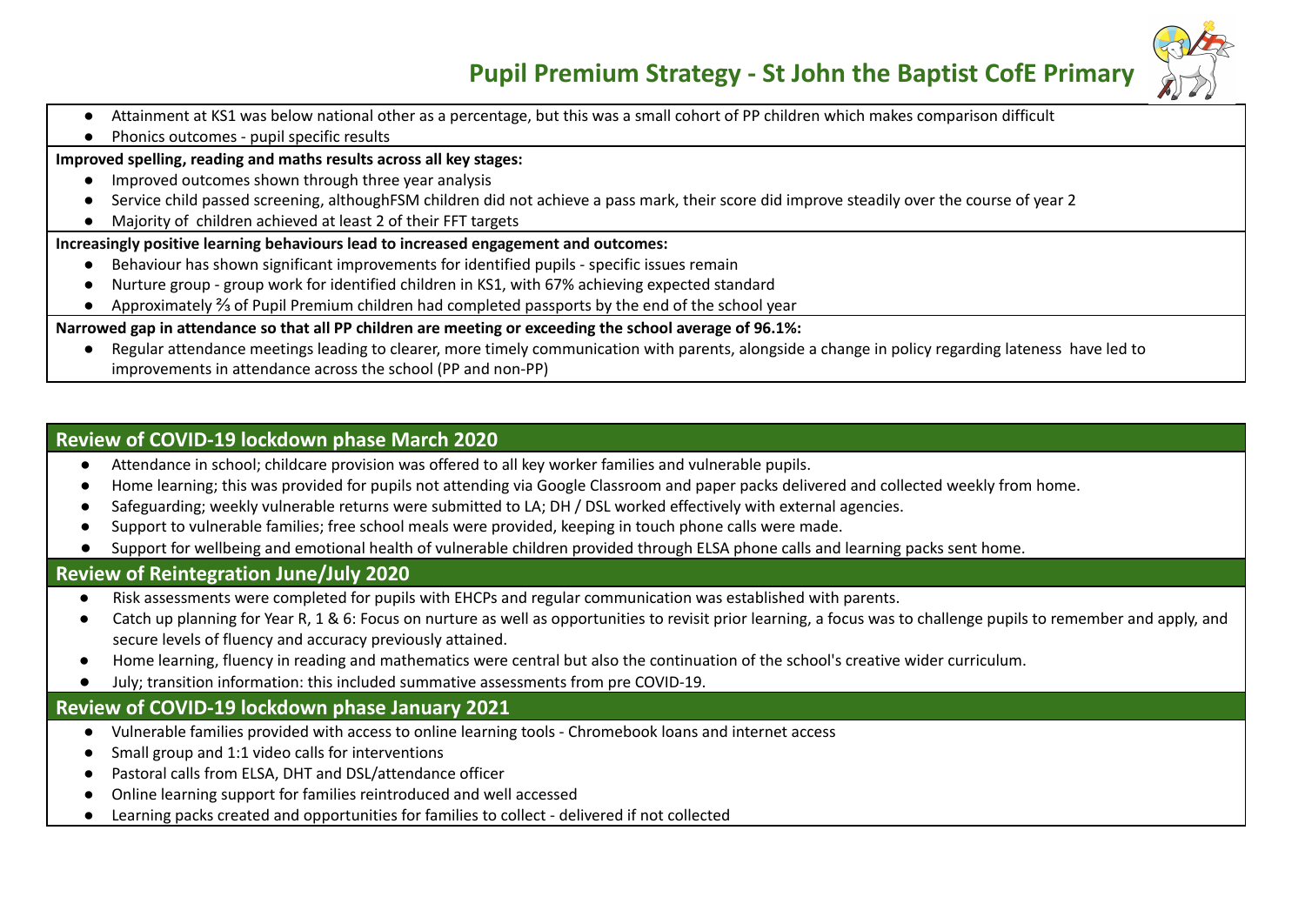

|                                                                                                                                                                                                                                                                                                                         | Review of the effectiveness of Pupil Premium 2020 /21                                                                                                                                                                                                                                                                                                                                                                                                                                                                                                                                                                                                                                                                                                                                                                                                                                                                                                                                                                                                                                                               |                                                                                                                                                                                                                                          |
|-------------------------------------------------------------------------------------------------------------------------------------------------------------------------------------------------------------------------------------------------------------------------------------------------------------------------|---------------------------------------------------------------------------------------------------------------------------------------------------------------------------------------------------------------------------------------------------------------------------------------------------------------------------------------------------------------------------------------------------------------------------------------------------------------------------------------------------------------------------------------------------------------------------------------------------------------------------------------------------------------------------------------------------------------------------------------------------------------------------------------------------------------------------------------------------------------------------------------------------------------------------------------------------------------------------------------------------------------------------------------------------------------------------------------------------------------------|------------------------------------------------------------------------------------------------------------------------------------------------------------------------------------------------------------------------------------------|
| <b>Teaching and Learning</b>                                                                                                                                                                                                                                                                                            |                                                                                                                                                                                                                                                                                                                                                                                                                                                                                                                                                                                                                                                                                                                                                                                                                                                                                                                                                                                                                                                                                                                     |                                                                                                                                                                                                                                          |
|                                                                                                                                                                                                                                                                                                                         | <b>Impact</b>                                                                                                                                                                                                                                                                                                                                                                                                                                                                                                                                                                                                                                                                                                                                                                                                                                                                                                                                                                                                                                                                                                       | <b>Monitoring</b>                                                                                                                                                                                                                        |
| <b>High-quality</b>                                                                                                                                                                                                                                                                                                     | <b>April 2021</b>                                                                                                                                                                                                                                                                                                                                                                                                                                                                                                                                                                                                                                                                                                                                                                                                                                                                                                                                                                                                                                                                                                   | <b>April 2021</b>                                                                                                                                                                                                                        |
| teaching for all                                                                                                                                                                                                                                                                                                        | <u>Teaching and Learning:</u>                                                                                                                                                                                                                                                                                                                                                                                                                                                                                                                                                                                                                                                                                                                                                                                                                                                                                                                                                                                                                                                                                       |                                                                                                                                                                                                                                          |
| How well matched<br>is the planned<br>curriculum and the<br>actual provision for<br>disadvantaged<br>pupils?<br>How effective are<br>pedagogical<br>approaches to<br>ensure the highest<br>quality day-to-day<br>teaching for all<br>children?<br>How do teachers<br>use feedback to<br>support pupils'<br>progress and | How do teachers use effective feedback to support pupil's progress<br>and learning? Consider evidence from remote learning and in school<br>learning.<br>Formative assessment throughout every lesson which then impacts the<br>learning journey of the next lessons. Impact - Teachers are covering gaps<br>of learning effectively.<br>Throughout home schooling, home learning team provided feedback to all<br>students and passed on any key information to their teachers. Teachers<br>were then able to build this back into future learning journeys.<br>Feedback is utilised to support and challenge children - Impact - Children<br>are aware of their strengths/ next steps and take ownership of their own<br>learning. This also means that children feel comfortable to ask for support<br>or ask to be challenged further and know what a challenge would be.<br>Individual feedback given to children over the course of the lesson with<br>specific next steps given where a theme is identified this is then added to<br>the learning objectives. Impact specific marking for children in books. | Learning walks<br>Book scrutiny across year group and school (when covid permits)<br>Coaching of staff<br>When utilising seesaw as a home learning platform, monitor feedback<br>provided<br>Staff meetings and training<br>SLT meetings |
| learning?<br>Do staff at all levels<br>promote the                                                                                                                                                                                                                                                                      |                                                                                                                                                                                                                                                                                                                                                                                                                                                                                                                                                                                                                                                                                                                                                                                                                                                                                                                                                                                                                                                                                                                     |                                                                                                                                                                                                                                          |
| achievement of                                                                                                                                                                                                                                                                                                          |                                                                                                                                                                                                                                                                                                                                                                                                                                                                                                                                                                                                                                                                                                                                                                                                                                                                                                                                                                                                                                                                                                                     |                                                                                                                                                                                                                                          |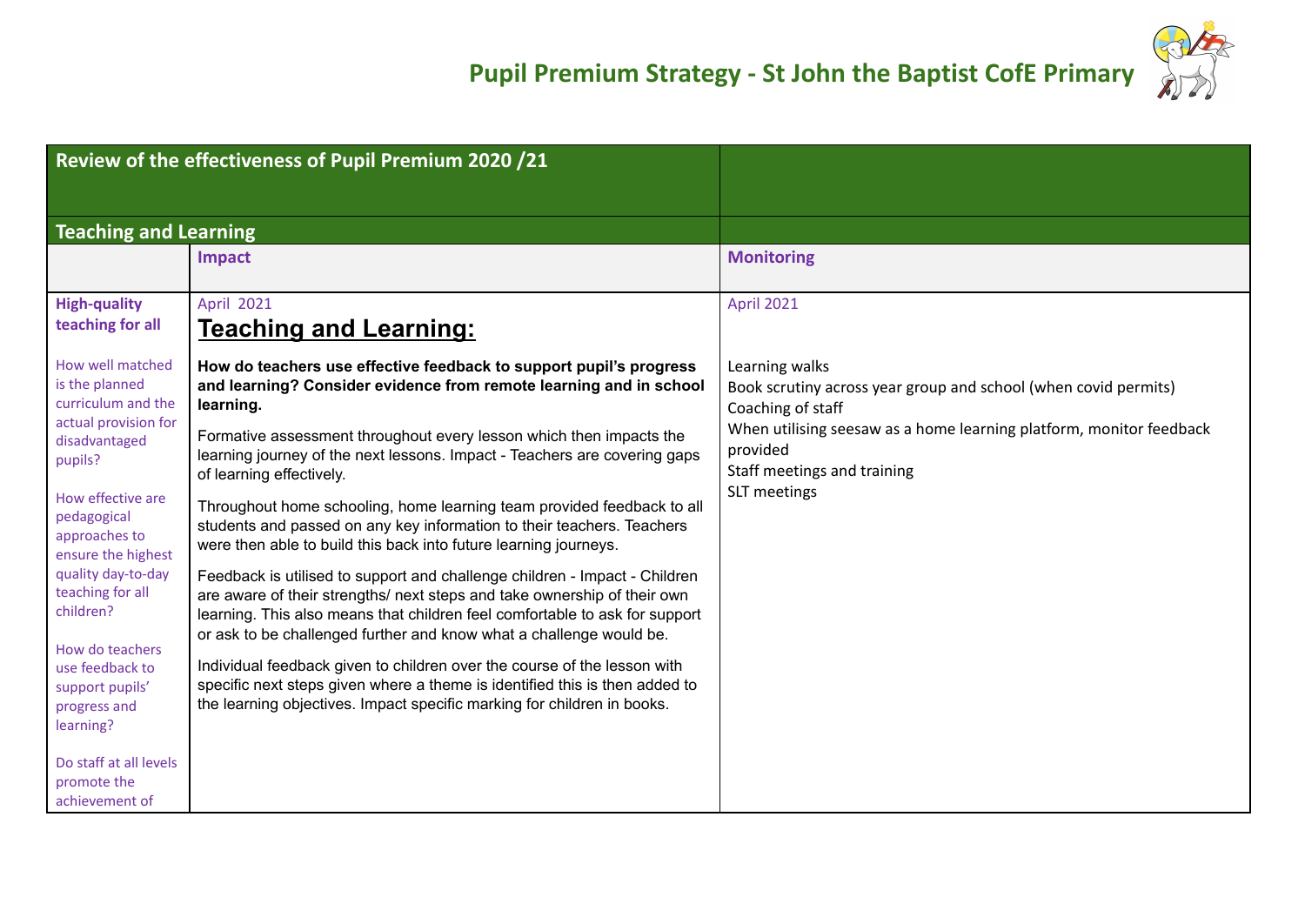

| disadvantaged                                                                                                                                 | How has formative assessment been used on the full reopening of                                                                                                                                                                                                                                                                                                                                                                                                                                                                                                                                                                                          |                                                                                                                                                                                                                                          |
|-----------------------------------------------------------------------------------------------------------------------------------------------|----------------------------------------------------------------------------------------------------------------------------------------------------------------------------------------------------------------------------------------------------------------------------------------------------------------------------------------------------------------------------------------------------------------------------------------------------------------------------------------------------------------------------------------------------------------------------------------------------------------------------------------------------------|------------------------------------------------------------------------------------------------------------------------------------------------------------------------------------------------------------------------------------------|
| pupils?                                                                                                                                       | school?                                                                                                                                                                                                                                                                                                                                                                                                                                                                                                                                                                                                                                                  |                                                                                                                                                                                                                                          |
| Do leaders<br>distinguish<br>between special<br>educational needs,<br>low attainment on<br>entry and<br>disadvantage? Is<br>ambition defined? | Teachers have used formative assessment to evaluate children's progress<br>during the Spring Term. Impact - teachers have identified individual targets<br>for pupils. Parents have also been informed of these targets during Parent,<br>child and teacher meeting.<br>Teachers have been using specific, essential learning outcomes for each<br>year group and monitoring the children's performance against these.<br>Impact - Children have the skills and understanding required for the next<br>academic year. Teachers have shared targets with individual children -<br>handwriting and spelling they were aware. Impact: children are aware of | Learning walks<br>Book scrutiny across year group and school (when covid permits)<br>Coaching of staff<br>When utilising seesaw as a home learning platform, monitor feedback<br>provided<br>Staff meetings and training<br>SLT meetings |
|                                                                                                                                               | their targets and can access the tools and support needed in order to<br>achieve, done at Parent, child and teacher meeting.                                                                                                                                                                                                                                                                                                                                                                                                                                                                                                                             |                                                                                                                                                                                                                                          |
|                                                                                                                                               | Formative assessment of children has ensured teachers are plugging the<br>gaps that are missing from the lockdown. Focusing on foundations of their<br>learning to catch the children up from missed learning. KS1 back to basics<br>with learning objectives in order to ensure children are focused on the<br>basics of sentence writing. Maths - focus on four operations across whole<br>school, KS1 maths meeting ensures that there is a focus on the four ops.                                                                                                                                                                                    |                                                                                                                                                                                                                                          |
|                                                                                                                                               | This will place the children in a stronger position when coming back in the<br>next academic year.                                                                                                                                                                                                                                                                                                                                                                                                                                                                                                                                                       |                                                                                                                                                                                                                                          |
|                                                                                                                                               | Formative assessment has also allowed teachers to identify children who<br>would benefit from various interventions; focusing on the specific support<br>each child needs. Targets shared with intervention teachers.                                                                                                                                                                                                                                                                                                                                                                                                                                    |                                                                                                                                                                                                                                          |
|                                                                                                                                               | Rosenshine principles CPD with teachers -- using regular and frequent<br>review and adding in small elements of learning on top of the previously<br>learned. KS1 have started using a daily review for writing to keep a focus<br>on the key elements of a good sentence and the children are writing<br>evidently in sentences. Reflections for teachers, leading to all teachers<br>together being reflective together.                                                                                                                                                                                                                               |                                                                                                                                                                                                                                          |
|                                                                                                                                               | Intervention teachers use formative assessment to monitor the children's<br>progress towards given targets, allowing teachers to adapt the                                                                                                                                                                                                                                                                                                                                                                                                                                                                                                               |                                                                                                                                                                                                                                          |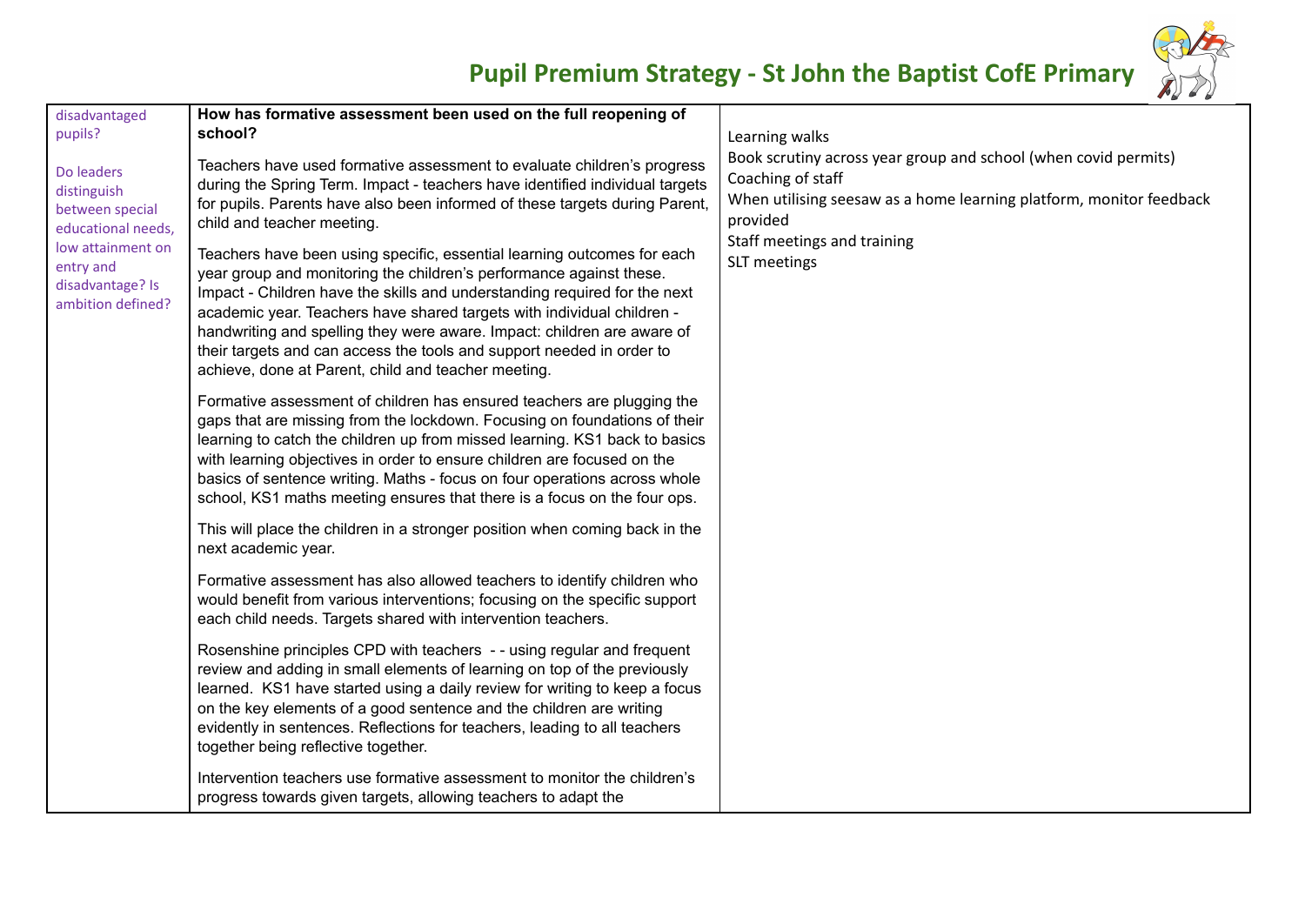

interventions as required in order to achieve the best outcomes for individual children.

KS1 - regular repetition curriculum designed to reinforce and back up

## **Targeted Academic Support:**

**What support do we have in place in each phase?**

## **KS2**

Year 3/ 4 - a qualified teacher conducting interventions for key children to catch them up and cover gaps, for example phonics and reading. Those children have specific gaps that are being met, identified by using PM benchmarking, every morning.

Year 3/ 4 - English intervention programme to support the most vulnerable which will impact on the learners rate of progression and confidence twice a week tutoring with TLC Live online tutors. PP children were identified as first priorities for this programme -impact not yet evident twice a week, week 2 of 8.

Years 4/ 5 - PP and vulnerable children selected to take part in a maths tutoring scheme which will build on the fundamentals and provide a good base line for the children to build on. These tutoring sessions will adjust the learning to cater for those children. PP children were identified as first priorities for those children - once a week - week 2 of 11.

Year 5/6 interventions led by qualified teacher: focusing on improving reading outcomes, with a particular focus on inference and overall comprehension, twice a week. PP first target for this work.

### **Y3 reading see below**

Intervention monitoring - How are we recording the progress in the intervention? Do we have a system in place? How is the information passed back to teachers and SLT members? What data can be utilised from this? Are we seeing the results in class?

**KS1**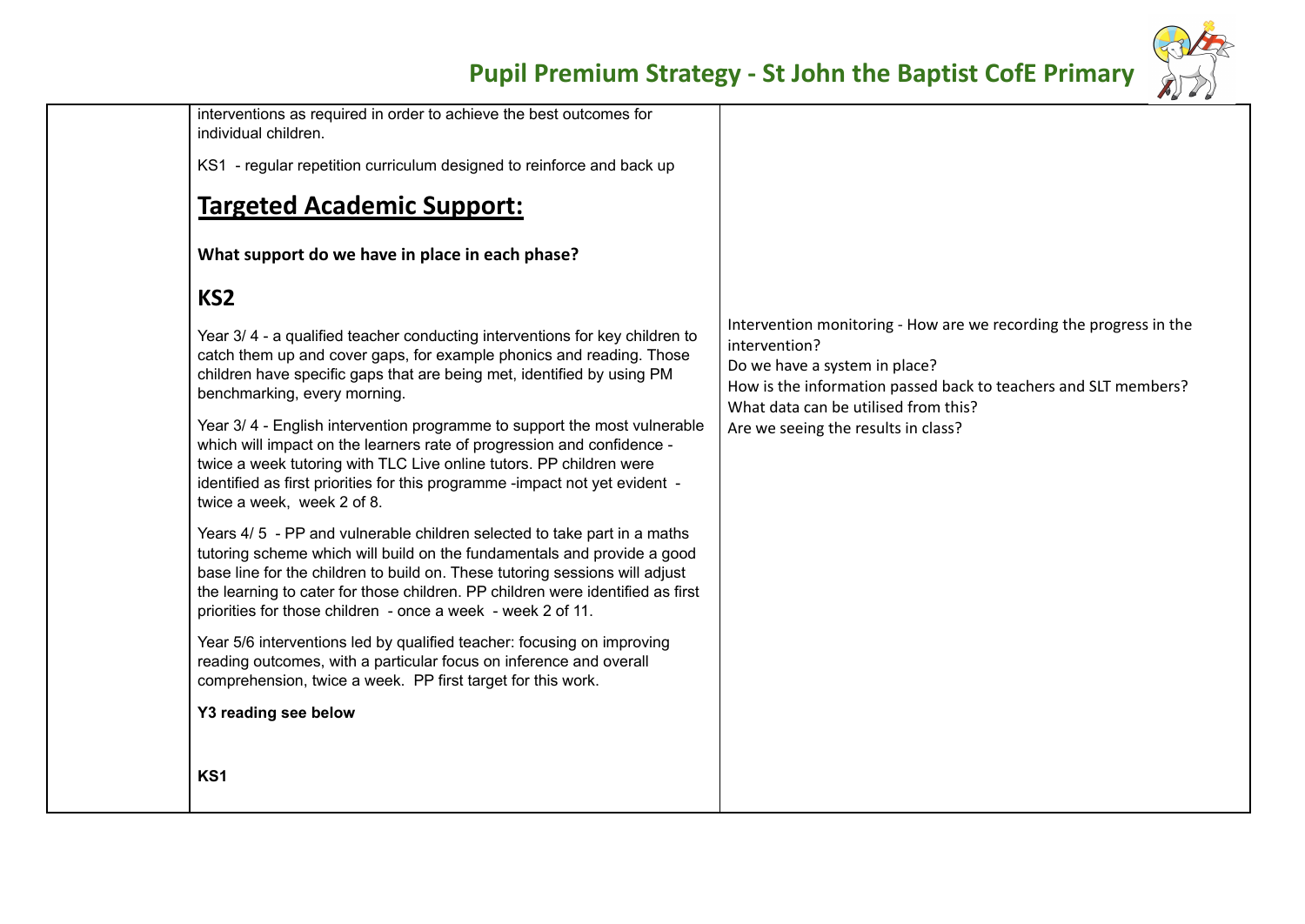

|                         | Small group teaching of phonics phases 2 and 3 to targeted children as a<br>result of assessments. Rapid intensive catch up of phase 2 and phase 3,<br>so all of KS1 are working in phase 5, lots of repetition to catch up phase 2<br>and 3. The impact of this is that children have maintained current levels of<br>achievement despite being at home. |                                                                                                         |
|-------------------------|-----------------------------------------------------------------------------------------------------------------------------------------------------------------------------------------------------------------------------------------------------------------------------------------------------------------------------------------------------------|---------------------------------------------------------------------------------------------------------|
| scheme.                 | Introduction of Monster Phonics in September using the colour coded<br>system to teach digraphs and trigraphs leading to children being able to<br>identify them more easily, new books been purchased to fit in with this                                                                                                                                |                                                                                                         |
| school starting 10 May. | Year 2/3 reading coaching programme beginning in summer term -<br>Lightning Squad, which is a qualified teacher / HLTA coach working in                                                                                                                                                                                                                   |                                                                                                         |
|                         | How will we monitor the progress this term?                                                                                                                                                                                                                                                                                                               |                                                                                                         |
| PP pupil conferencing   |                                                                                                                                                                                                                                                                                                                                                           | Intervention monitoring - How are we recording the progress in the<br>intervention?                     |
| Interventions data      |                                                                                                                                                                                                                                                                                                                                                           | Do we have a system in place?                                                                           |
|                         | Formative assessment in class                                                                                                                                                                                                                                                                                                                             | How is the information passed back to teachers and SLT members?<br>What data can be utilised from this? |
|                         | Learning walks including of the intervention work, English lead observing<br>and supporting the intervention teachers, English lead ensuring the link<br>between the teacher and support teacher is clear                                                                                                                                                 | Are we seeing the results in class?                                                                     |
|                         | Data and HIAS and assessment                                                                                                                                                                                                                                                                                                                              |                                                                                                         |
|                         |                                                                                                                                                                                                                                                                                                                                                           |                                                                                                         |
|                         | <b>Wider Support Strategies:</b>                                                                                                                                                                                                                                                                                                                          |                                                                                                         |
|                         | Are we tackling pupils' barriers relating to emotional wellbeing                                                                                                                                                                                                                                                                                          |                                                                                                         |
| effectively?            |                                                                                                                                                                                                                                                                                                                                                           |                                                                                                         |
|                         | Evidence Further support staff MM and KM deployed in addition to<br>support specific classes with higher numbers of children with impact being<br>additional emotional needs and these children are staying in class more<br>and succeeding in learning and thus also not reducing lost learning time                                                     | Can we see the impact of this extra support?<br>How can we evidence this support?                       |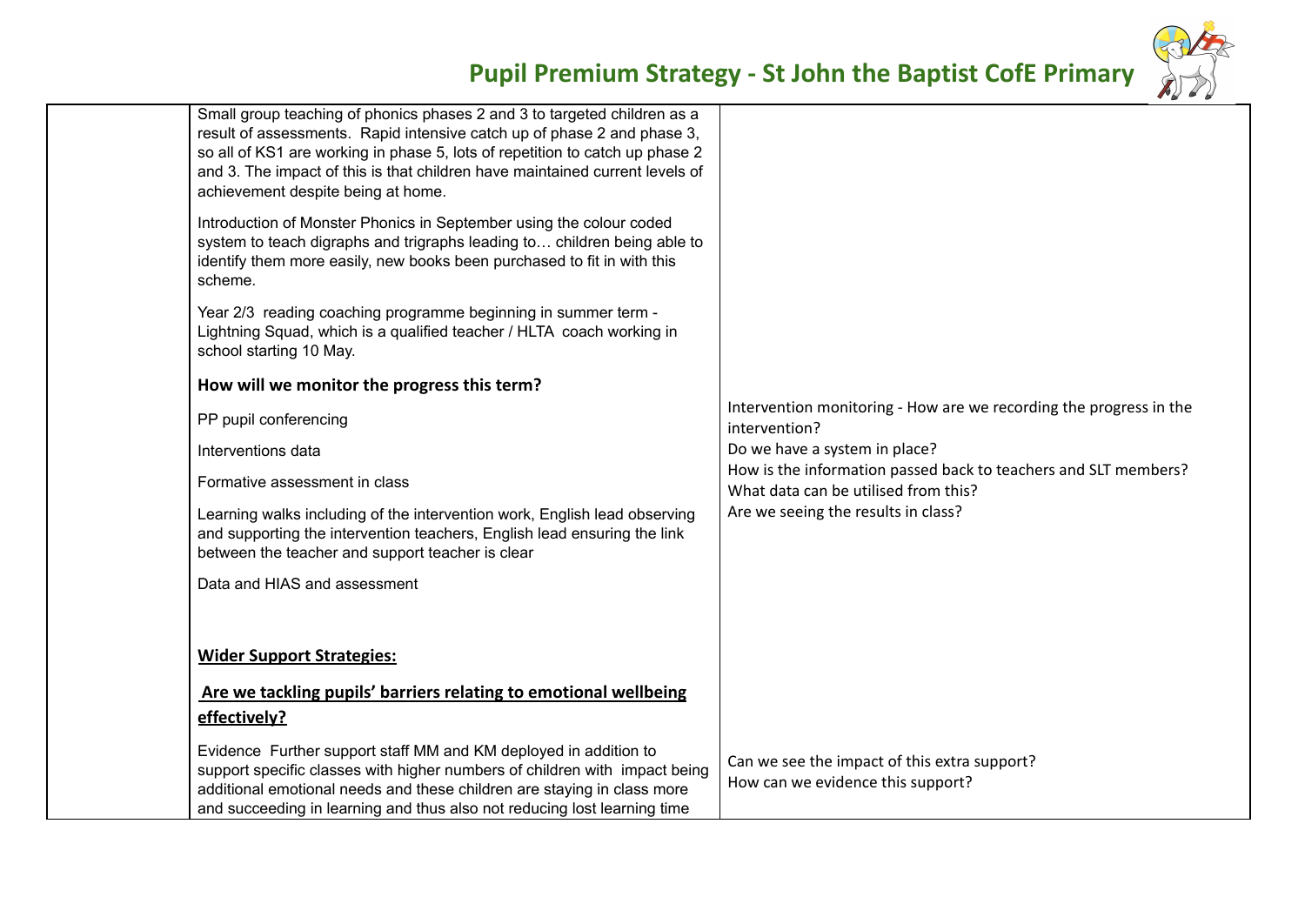

| for self and others, also apprentices working more hours in year R to allow<br>for more talk time and teaching time.                                                                                                                                                                                                                                                                                                                                                                                                                 |                                                                                                                                                                             |
|--------------------------------------------------------------------------------------------------------------------------------------------------------------------------------------------------------------------------------------------------------------------------------------------------------------------------------------------------------------------------------------------------------------------------------------------------------------------------------------------------------------------------------------|-----------------------------------------------------------------------------------------------------------------------------------------------------------------------------|
| Evidence - trick box been purchased using catch up fund after identifying<br>that self regulation and identification of emotions and their impact impairing<br>learning, esp for KS1 - impact is yet to be seen as only being rolled out at<br>present in KS1 (all doing reception units) and will be fully implemented<br>with KS2 and parents from Sept (INSET day needed - half a day or whole<br>day?)                                                                                                                           | Are all the teachers confident on Trick Box?<br>Do we need a staff meeting on this to ensure everyone understands how<br>to use it?<br>Recap on restorative justice needed? |
| Focus from teachers on play and social and outdoors activities during the<br>last three weeks in order to support children to connect with one another<br>in classes and feel a safe secure relationship with their teacher again with<br>impact of children disclosing things that bother them and very few<br>incidents of antagonism between children that go beyond what a class<br>teacher deals with.                                                                                                                          | How can we utilise the outdoor learning more effectively to benefit the<br>children?                                                                                        |
| Selection of texts in KS1 for literacy and PSHE themes chosen carefully in<br>order to allow children to learn language and have a vehicle to discuss<br>their concerns leading to children having the language to deal with<br>emotional issues.                                                                                                                                                                                                                                                                                    |                                                                                                                                                                             |
| Explicit teaching of behaviour and rules in order to support children to fully<br>understand the rules of school. Using the language of red and green<br>choices with all children. The impact of this is still emerging.                                                                                                                                                                                                                                                                                                            |                                                                                                                                                                             |
| Outdoor learning focus over last few weeks as a result of proven positive<br>impact of spending time outdoors on children's mental health, specific<br>impact on this occasion not measured but as a whole school ethos of<br>being outdoors we know this works for children. Planned outdoor and<br>different PE etc activities for team games, focusing on how to play -<br>parachute games in order to help the children to socialise and play in<br>ways that are modelled and communication inside is as relaxed as<br>outside. | School trips to be organised for every year group in the summer term?                                                                                                       |
|                                                                                                                                                                                                                                                                                                                                                                                                                                                                                                                                      |                                                                                                                                                                             |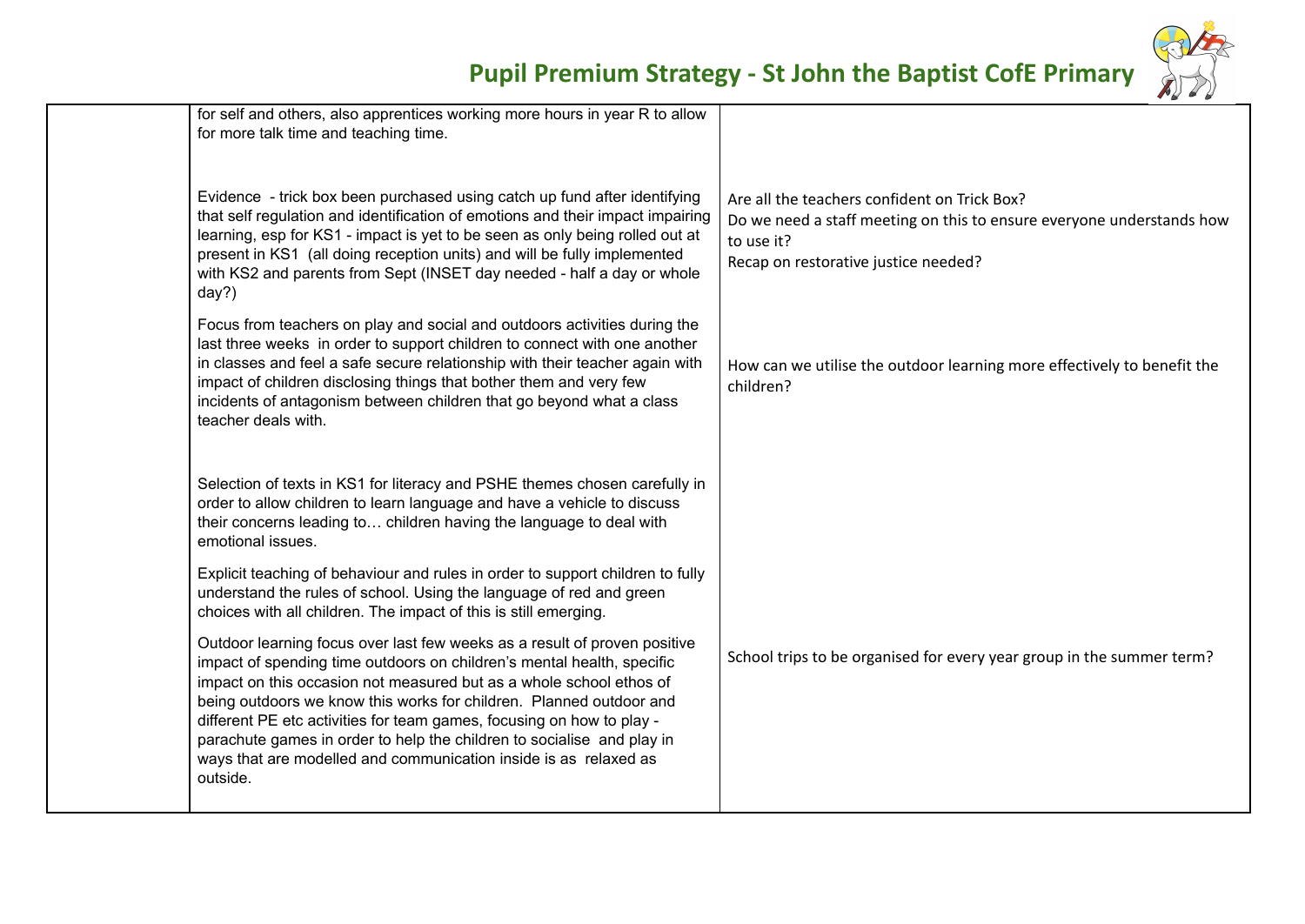

| Resilience - teachers anecdotally mentioning this lacking and needing to<br>build that up again, concentration was lacking and children less able to self<br>help so teachers have reinforced behaviour expectations                                                                                                                                     |                                                                                                                             |
|----------------------------------------------------------------------------------------------------------------------------------------------------------------------------------------------------------------------------------------------------------------------------------------------------------------------------------------------------------|-----------------------------------------------------------------------------------------------------------------------------|
| REACH for first week back - arts focus including music and graffiti and<br>sculpture                                                                                                                                                                                                                                                                     | Can we evidence the impact that REACH week will have on the children?<br>Pupil conferencing?                                |
| How effectively does the school work with parents?                                                                                                                                                                                                                                                                                                       |                                                                                                                             |
| School staff work effectively with parents -                                                                                                                                                                                                                                                                                                             |                                                                                                                             |
| Individual calls during lockdown to support learning - children target with small<br>group support. The impact of this was that children in KS1 returned to school<br>with very similar levels of understanding of phonics and in some cases had made<br>progress. (Phonics Assessments, Reading Book bands)                                             | Further Learn with me days once Covid permits?                                                                              |
| Individual calls to support with IT issues - Chrome books issued and in cases of<br>recent bubble closures on the same day of closure. The impact of this was that<br>children could engage with online learning and did not lose learning time.                                                                                                         | Continue to support staff in communicating effectively with parents.<br>Further coaching/ staff meetings to cater for this? |
| Home and School reading packs - some children with a school pack kept in school<br>to avoid things being lost in addition to a home pack. The impact of this is an<br>accurate record of children's reading progress is kept so all staff can quickly<br>support child.                                                                                  |                                                                                                                             |
| Phone calls to parents in need of additional support with mental health and well<br>being issues. Records kept by school ELSA in Cpoms. The impact of this is that<br>parents feel support by school and are able to engage with school led strategies<br>e.g. marbles in a jar, dealing with back to school anxieties. Evidence of this is on<br>Cpoms. |                                                                                                                             |
| Parents training sessions were available weekly to R/1/2 in order to support<br>parents to have confidence reading at home.                                                                                                                                                                                                                              |                                                                                                                             |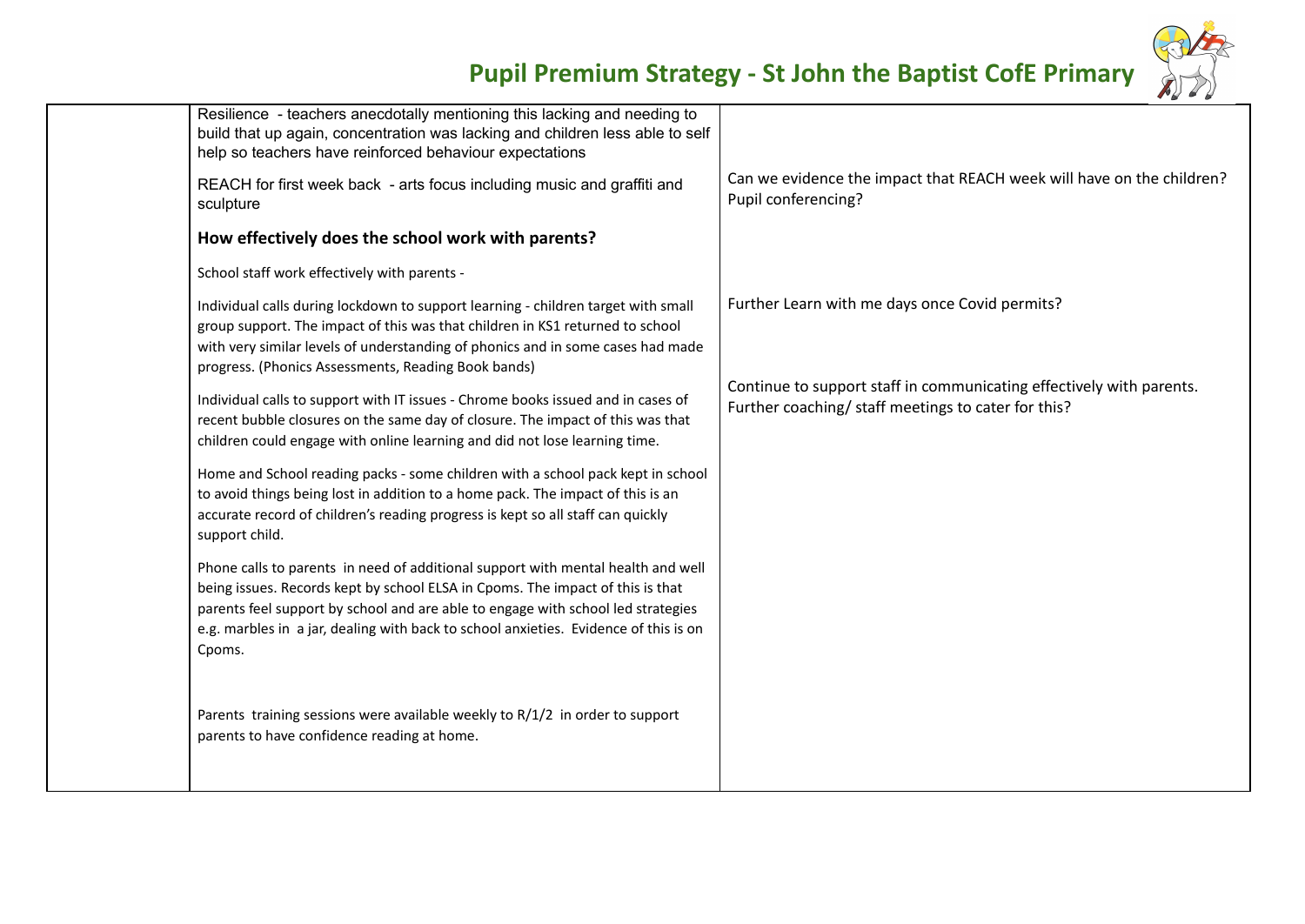

|                                                                                     |                                                                                                                                                                                                                                                                                                                             | $\sim$ $\sim$ $\sim$ |  |
|-------------------------------------------------------------------------------------|-----------------------------------------------------------------------------------------------------------------------------------------------------------------------------------------------------------------------------------------------------------------------------------------------------------------------------|----------------------|--|
|                                                                                     | Book change and library books, exercise books shared with all - some PP children<br>used this during lockdown.                                                                                                                                                                                                              |                      |  |
|                                                                                     | Parents feel they are listened to, anecdotal evidence, and support is put in place<br>even when issues are based at home and not in school. e.g ERT/JU. The impact of<br>this is that children are able to make progress despite anxiety issues, attendance<br>is good for these children resulting in progress being made. |                      |  |
|                                                                                     | Parents are referred or signposted to further support where available eg STOP<br>Domestic Abuse, EHH which has led to those children being able to be more<br>emotionally supported by present parents.                                                                                                                     |                      |  |
|                                                                                     | GRT bronze award - for excellence in work with GRT families, silver award to be<br>achieved by end of July!                                                                                                                                                                                                                 |                      |  |
|                                                                                     | Safeguarding officer role in place and recruited to and ELSA currently deployed in<br>order to ensure that informal parenting support is available which results in<br>parents feeling more relaxed and able to support their children.                                                                                     |                      |  |
|                                                                                     | <b>July 2021</b>                                                                                                                                                                                                                                                                                                            |                      |  |
| <b>Effective</b><br>diagnostic                                                      | <b>March 2021</b>                                                                                                                                                                                                                                                                                                           |                      |  |
| assessment                                                                          | <b>April 2021</b>                                                                                                                                                                                                                                                                                                           |                      |  |
| Do formative<br>assessment<br>processes engage<br>disadvantaged<br>pupils to secure | <b>July 2021</b>                                                                                                                                                                                                                                                                                                            |                      |  |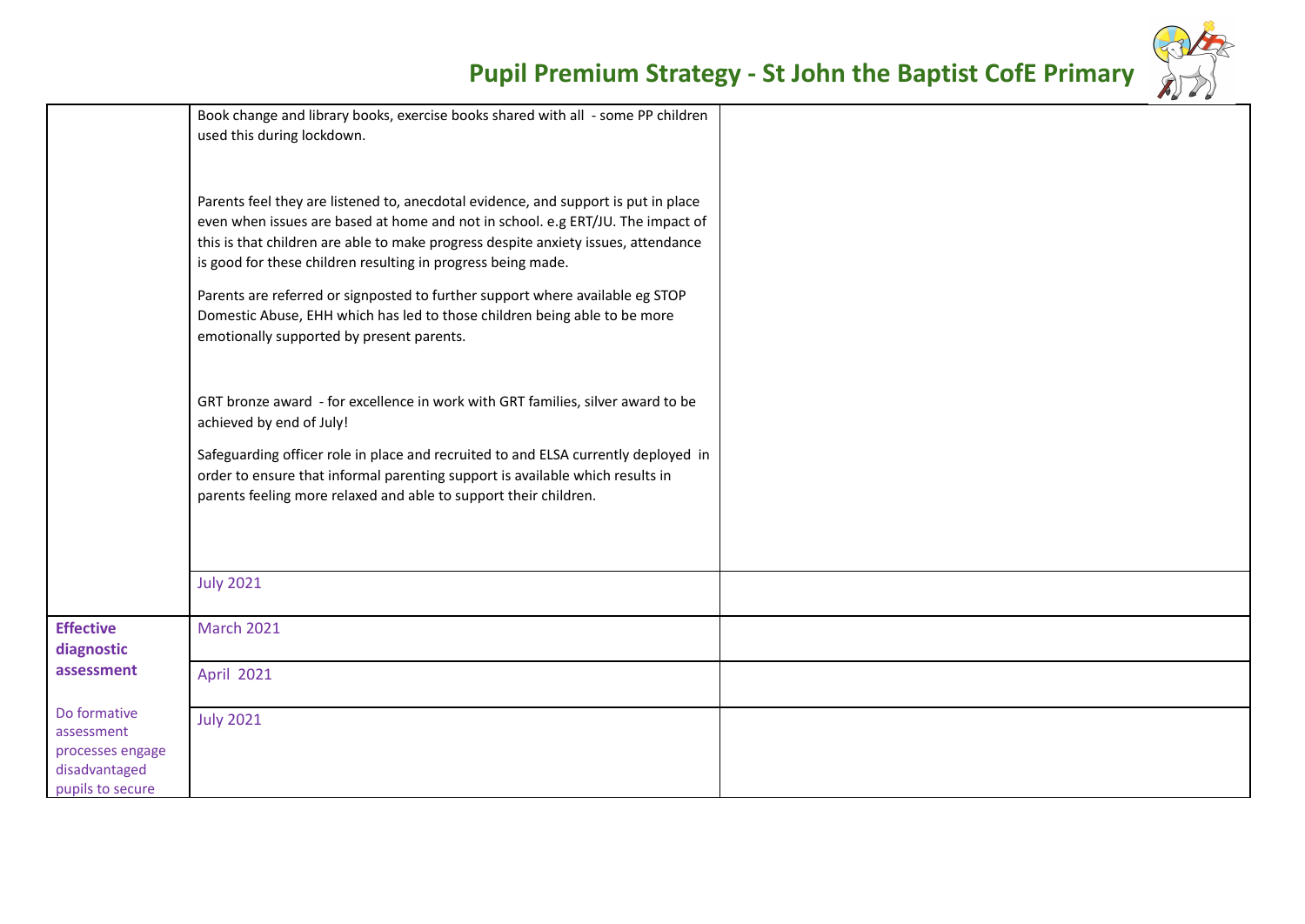| and deepen<br>learning?                                                                   |                   |  |
|-------------------------------------------------------------------------------------------|-------------------|--|
| How do teachers<br>use pupils'<br>summative<br>assessment                                 |                   |  |
| information to plan<br>learning?                                                          |                   |  |
| <b>Focussed</b><br>professional                                                           | <b>March 2021</b> |  |
| <b>Development</b>                                                                        | April 2021        |  |
| Are teaching teams<br>fully informed<br>about what works<br>with disadvantaged<br>pupils? | <b>July 2021</b>  |  |
| How does<br>professional<br>development<br>promote<br>diminishing the<br>difference?      |                   |  |
| <b>Targeted Academic Support</b>                                                          |                   |  |
|                                                                                           | Impact            |  |
| <b>High quality one</b><br>to one and small<br>group tuition:                             | <b>March 2021</b> |  |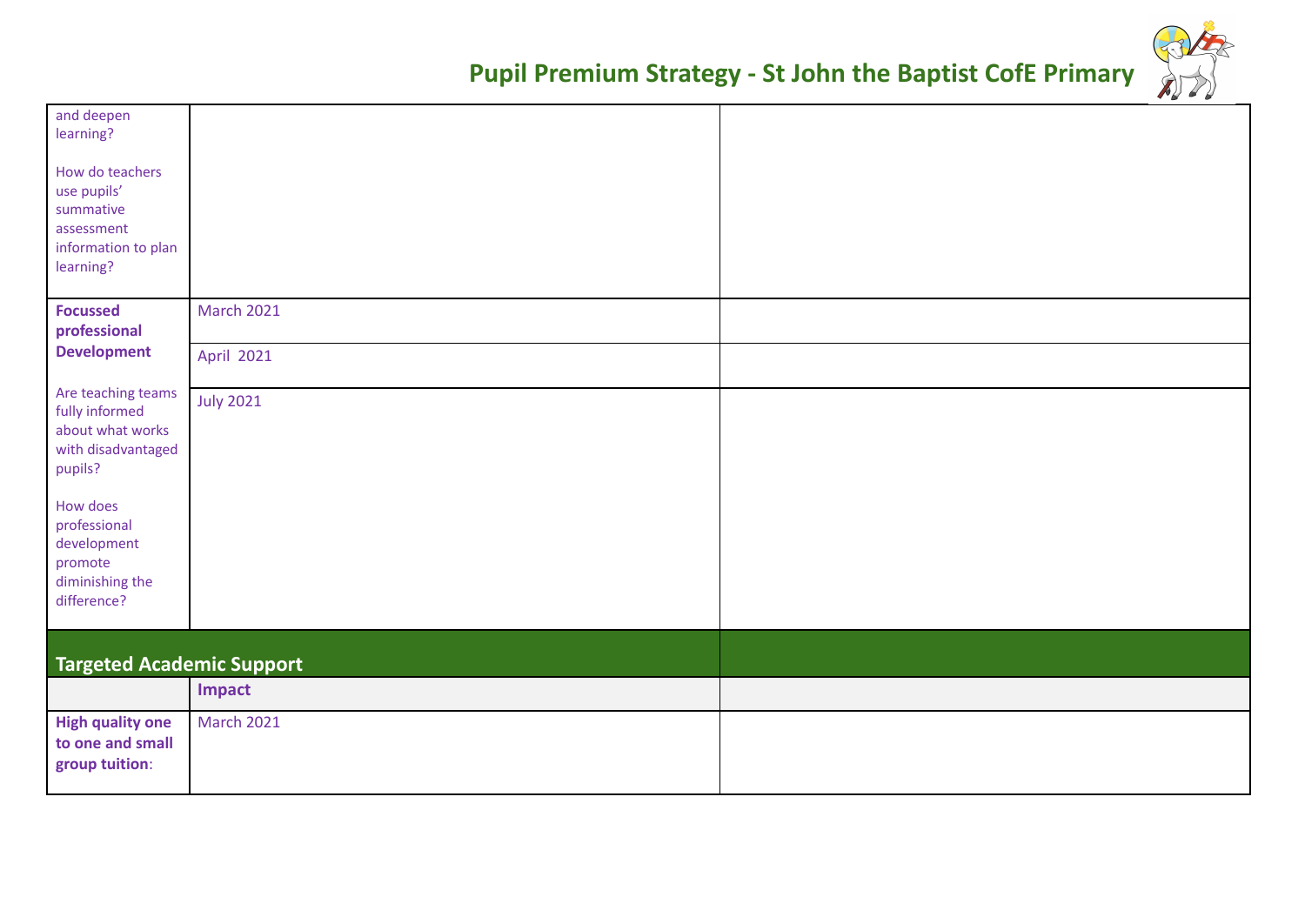

| Does support meet<br>pupils' needs<br>accurately?<br>Does it address<br>pupils' barriers to<br>learning? | <b>April 2021</b>                                                                                                                                                                                                                                                                                                                    |                                                                                                                |
|----------------------------------------------------------------------------------------------------------|--------------------------------------------------------------------------------------------------------------------------------------------------------------------------------------------------------------------------------------------------------------------------------------------------------------------------------------|----------------------------------------------------------------------------------------------------------------|
|                                                                                                          |                                                                                                                                                                                                                                                                                                                                      |                                                                                                                |
|                                                                                                          | July 2021 - Impact                                                                                                                                                                                                                                                                                                                   | Monitoring                                                                                                     |
|                                                                                                          | KS1/R<br>Phonics screening check - May 2021 54% Y1 32+ Y2 inc retake 88% 32+<br>Coaching by phonics lead for all support staff in KS1/R and Lower KS2<br>ongoing addressing delivery of pure sounds, subject knowledge to support<br>phonics teaching<br>Small group teaching of phonics to repeat phase 2,3,5, for Year 1 children. | KS1/R<br>Phonics lead learning walk for all support staff in R/KS1<br>Book look and seesaw review KS1 / R team |
|                                                                                                          |                                                                                                                                                                                                                                                                                                                                      |                                                                                                                |
|                                                                                                          | Children assessed for physical needs Year R/1 - intervention programme in<br>place (solent health) 80% of Year R children achieved ELG in Physical<br>development.                                                                                                                                                                   |                                                                                                                |
|                                                                                                          | Assessment of social interaction and self regulation. Nurture groups and<br>ELSA in place for those children who need it. Trick box purchased - impact<br>not yet seen fully.                                                                                                                                                        | SD monitoring Nurture and ELSA                                                                                 |
|                                                                                                          | <b>GRT</b><br>Staff are sensitive to the needs of the pupils - invite parents on school<br>trips, discuss content of SRE and some PSHE lessons before delivering                                                                                                                                                                     |                                                                                                                |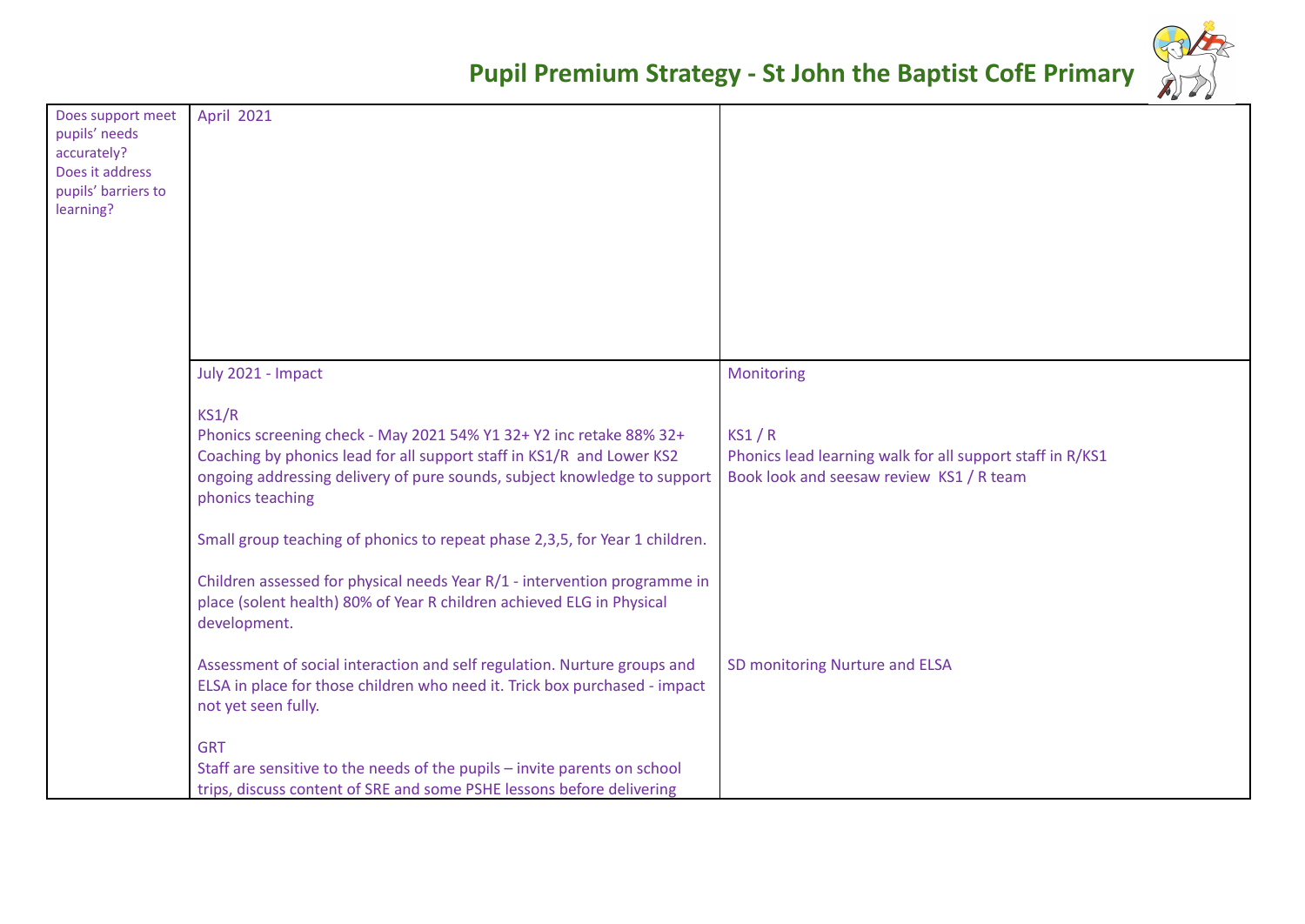them in school. Y6 staff aware of families and discuss residential with them 1:1

Refresher training is also booked for all staff and Governors. Staff provided suitable work for GRT children during lockdown including devices to use, paper copies, separate work focussed on their interests.

#### KS2

Times-Table Rock Stars KS2 competition provided mass participation - the competition aspect being a hit with the pupils. The functionality to set ability level according to the individual has improved pupil confidence with the tool, in particular those children that find TT challenging... Response rates for times table questions within class have become faster as a result. Key vulnerable groups have shown huge progress in the Year 4 MTC.

The Third Space Learning tutoring programme to support PP children had been expected to provide substantial benefit, although in reality it did not meet those expectations as much as expected – the late afternoon time slot and the heavy accent of some tutors presented a further barrier to the functionality programme's effectiveness. However, some children showed progress as a result of the programme.

Focus on the core principles of Maths - Operations and place value have been identified to support mis-conceptions and catch up those children that were less-engaged through lockdown. Online learning proved to be challenging for some children. However, small group tutoring provided support for those children while at home.

Supporting all attainment levels – specific questioning to invoke deeper thinking, key Maths questioning as a way to assess those children appropriately.

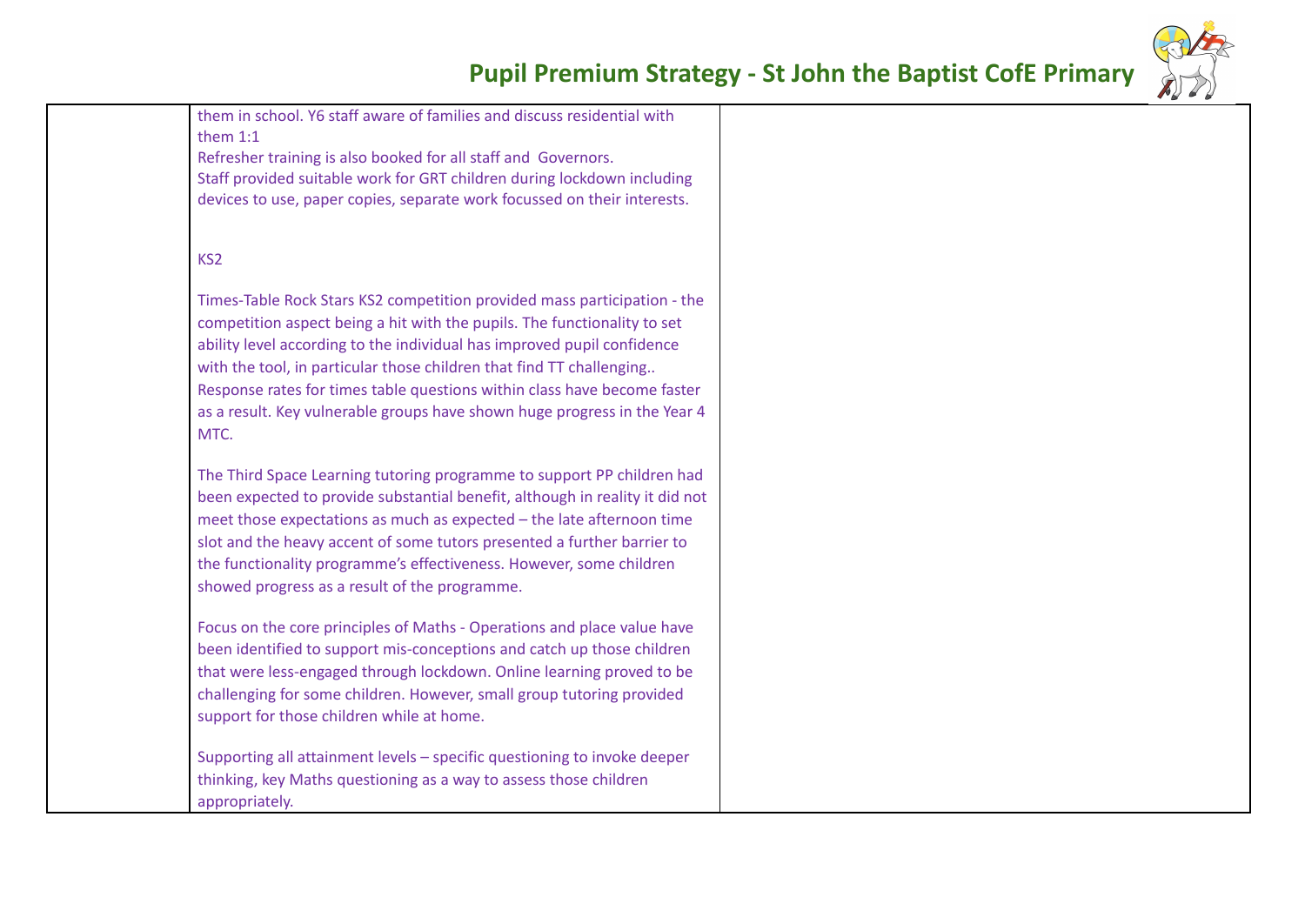

While at home, many of the vulnerable children were accessing online lessons. There were, however, children that missed out because they were unable to get on line and thus had no engagement, despite repeated attempts to resolve the issues. Following lockdown, these children are now fully engaged in learning. The HIAS catchup document has been used to support this cohort and the rest of the school to get the subject foundations embedded before moving on – this was what was recommended and has been concentrated on during the summer term.

External intervention to support reading fluency and comprehension has accelerated progress for individual children. The programme assessed individuals' needs and developed a specific programme for progress accordingly.

Year % interventions have used PM benchmarking to assess children's reading needs, including decoding, fluency and comprehension. These children could then be grouped accordingly with specific targets for the group throughout the interventions. Flexible groupings allowed the children to progress onto a different target of focus. PM benchmarking has been used to reassess at the end of the intervention. These assessments show most children have progressed at least two reading band levels since the start of the intervention.

Transition conversations across the school so that key information is passed on from teacher to teacher. Documentation passed up to secondary school for the key vulnerable children so the transition is as smooth as it can be. Virtual transition days so that all year 6 children are understanding of what to expect when moving on.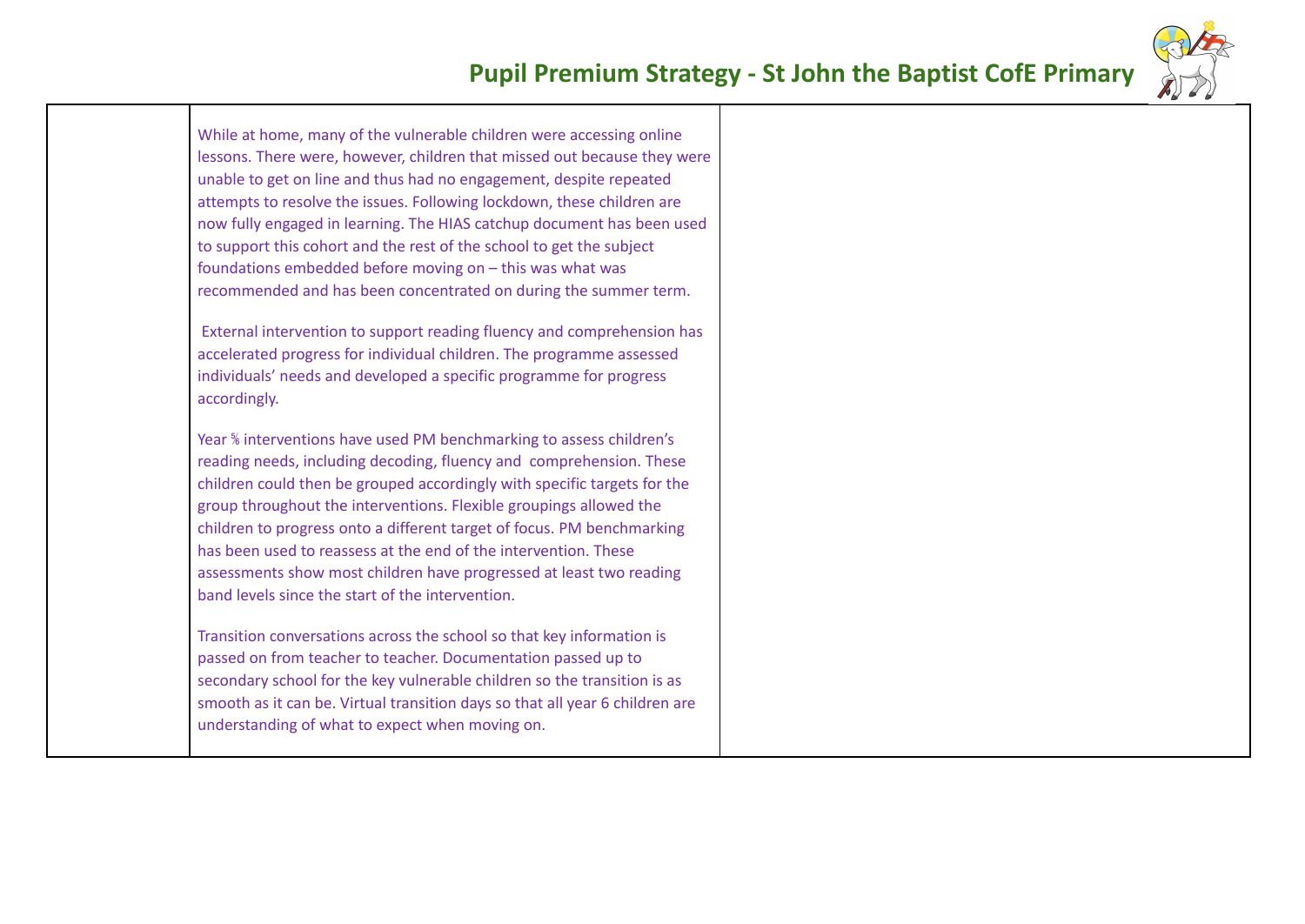

| <b>Enrichment)</b>                                                                                                                  | Wider support strategies (Emotional, social and behavioural support &                                                                                                                                                                                                                                                                                           |                                                                                |
|-------------------------------------------------------------------------------------------------------------------------------------|-----------------------------------------------------------------------------------------------------------------------------------------------------------------------------------------------------------------------------------------------------------------------------------------------------------------------------------------------------------------|--------------------------------------------------------------------------------|
|                                                                                                                                     | <b>Impact</b>                                                                                                                                                                                                                                                                                                                                                   |                                                                                |
| <b>Supporting</b><br>pupils' social,                                                                                                | <b>March 2021</b>                                                                                                                                                                                                                                                                                                                                               |                                                                                |
| emotional and<br>behavioural                                                                                                        | <b>April 2021</b>                                                                                                                                                                                                                                                                                                                                               |                                                                                |
| needs:                                                                                                                              | <b>July 2021</b>                                                                                                                                                                                                                                                                                                                                                |                                                                                |
| Does the school<br>tackle barriers<br>relating to pupils'<br>emotional well<br>being effectively?<br>How does the<br>school support | <b>GRT</b><br>School has a system for gathering relevant background information for<br>new GRT entrants to the school - new entrants questionnaire.<br>Set up a toolkit for tracking GRT children across the school and the<br>interventions put in place as well as barriers.<br>Carefully selected information passed on the new teachers record on<br>CPOMS. | AR monitors the tool kit and responds to questions etc from class<br>teachers. |
| disadvantaged<br>pupils with<br>transition? Is<br>information passed<br>on carefully?                                               | <b>EMTAS involved to mentor children moving phases</b><br>School is supported by BST and Kepple centre for those children with the<br>most acute needs. School staff are trained by member so BST who are<br>working closely with closely with individuals                                                                                                      |                                                                                |
| <b>Communication</b><br>with and                                                                                                    | <b>March 2021</b>                                                                                                                                                                                                                                                                                                                                               |                                                                                |
| supporting<br>parents                                                                                                               | <b>April 2021</b>                                                                                                                                                                                                                                                                                                                                               |                                                                                |
| How are<br>relationships<br>established and<br>developed with<br>parents and carers?                                                | <b>July 2021</b><br>Seesaw - personal messages for those parents who need additional<br>support.                                                                                                                                                                                                                                                                |                                                                                |